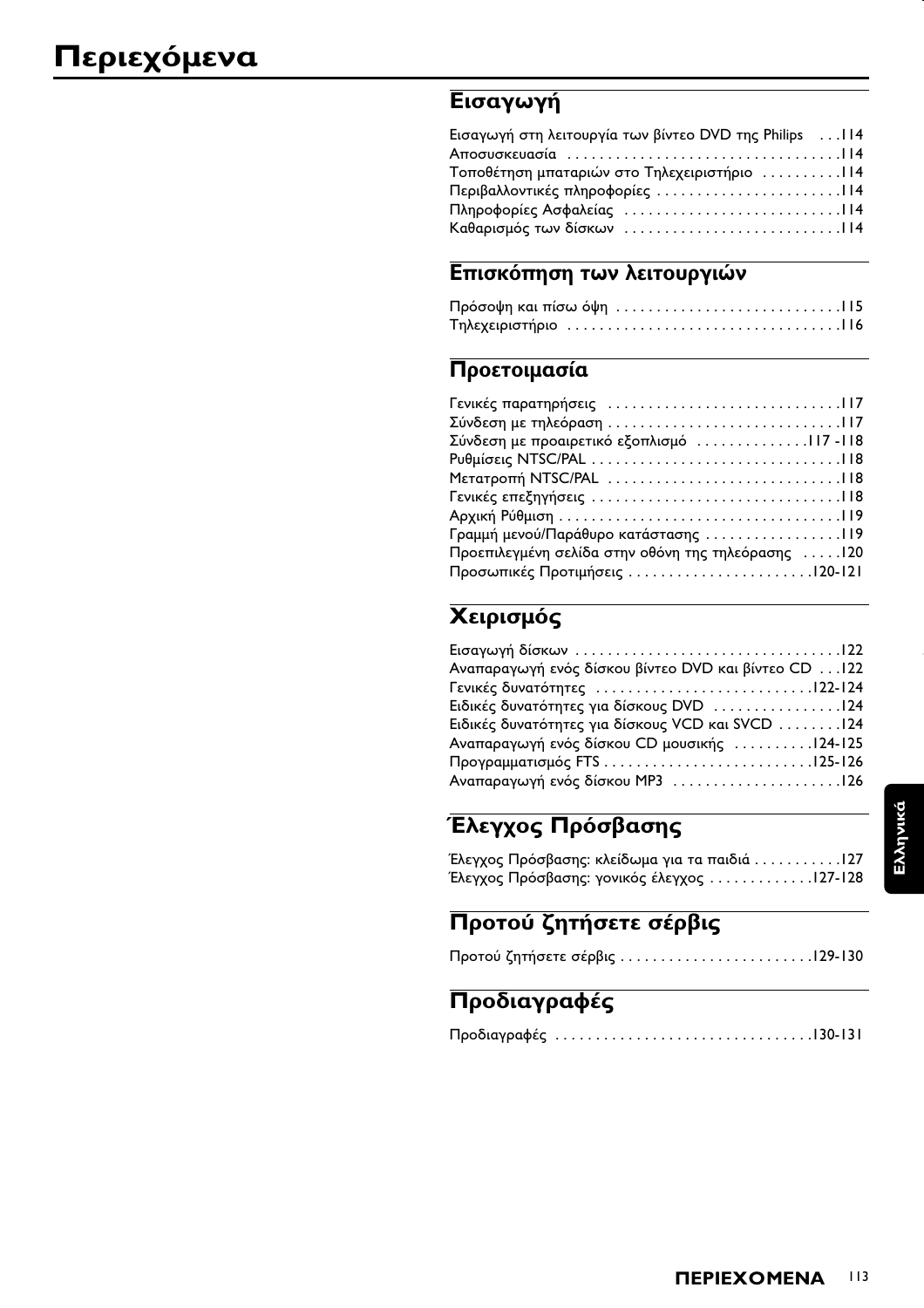# Εισαγωγή στη λειτουργία του βίντεο DVD της Philips

Η συσκευή αναπαραγωγής βίντεο DVD της Philips αναπαράγει ψηφιακούς δίσκους βίντεο, που είναι κατασκευασμένοι σύμφωνα με το καθολικό πρότυπο βίντεο DVD. Οι μοναδικές δυνατότητες του συστήματος βίντεο DVD, όπως π.χ. η επιλογή της μουσικής επένδυσης, της γλώσσας των υποτίτλων και των διαφορετικών οπτικών γωνιών της κάμερας λήψης (και πάλι, ανάλογα με το δίσκο), περιλαμβάνονται όλες και σε αυτή τη συσκευή. Εκτός από δίσκους DVD - Video, μπορείτε να αναπαράγετε όλους τους δίσκους Video CD, δίσκους SVCD και δίσκους CD μουσικής.

## **Βίντεο DVD**

Μπορείτε να αναγνωρίσετε τους δίσκους βίντεο DVD από το λογότυπο που παρατίθεται αριστερά.

Ανάλογα με το υλικό που περιέχεται στο δίσκο (κινηματογραφική ταινία, βίντεο κλιπ, θεατρική σειρά, κ.λπ.), ο δίσκος είναι δυνατό να περιέχει έναν ή περισσότερους Τίτλους.





## Βίντεο CD

Μπορείτε να αναγνωρίσετε τους δίσκους βίντεο CD από το λογότυπο που παρατίθεται αριστερά.

## Δίσκοι Super VCD (SVCD)

Οι δίσκοι SVCD κατασκευάζονται σύμφωνα με το Πρότυπο Super VCD IO, το οποίο αναφέρεται στο Πρότυπο της Βιομηχανίας Ηλεκτρονικών της Λαϊκής Δημοκρατίας της Κίνας.

| ٠<br>e e<br>o. |
|----------------|
|                |

CD Μουσικής Τα CD μουσικής περιέχουν μόνο μουσικά κομμάτια. Μπορείτε να αναγνωρίσετε τους δίσκους CD μουσικής από το λογότυπο που παρατίθεται αριστερά.

## Δίσκοι MP3 (Σύστημα ήχου MPEG Επιπέδου 3)

Αυτή η συσκευή αναπαραγωγής υποστηρίζει δίσκους ΜΡ3, οι οποίοι περιέχουν συμπιεσμένα μουσικά κομμάτια. Σημείωση:

- Σε δίσκους πολλαπλών περιόδων εγγραφής (νφμυιτεττιοξ), υποστηρίζεται μόνο η πρώτη περίοδος εγγραφής.

# Αποσυσκευασία

Κατ' αρχάς, ελέγξτε και αναγνωρίστε το περιεχόμενο της συσκευασίας της συσκευής αναπαραγωγής βίντεο DVD. Θα πρέπει να αναγνωρίσετε τα ακόλουθα είδη:

- Συσκευή αναπαραγωγής βίντεο DVD
- Τηλεχειριστήριο με μπαταρίες
- Καλώδιο εναλλασσόμενου ρεύματος
- Καλώδιο SCART
- Οδηγίες χρήσης

Αν κάποιο είδος έχει υποστεί ζημιά ή λείπει, απευθυνθείτε στο κατάστημα λιανικών πωλήσεων από το οποίο αγοράσατε το προϊόν ή στη Philips.

Φυλάξτε τα υλικά συσκευασίας για τη μελλοντική μεταφορά της συσκευής

# Τοποθέτηση μπαταριών στο Τηλεχειριστήριο

Τοποθετήστε δύο μπαταρίες, σύμφωνα με τις ενδείξεις στο εσωτερικό του χώρου των μπαταριών.

Προσοχή: Μη χρησιμοποιείτε χρησιμοποιημένες και καινούργιες μπαταρίες μαζί. Ποτέ μη χρησιμοποιείτε διαφορετικούς τύπους μπαταριών (απλές, αλκαλικές, κ.λπ.) μαζί.



# Περιβαλλοντικές πληροφορίες

Το σύστημά σας αποτελείται από υλικά τα οποία ανακυκλώνονται και επαναχρησιμοποιούνται εάν αποσυναρμολογηθούν από μία εξειδικευμένη εταιρεία. Παρακαλούμε τηρήστε τους τοπικούς κανονισμούς σχετικά με τη διάθεση των υλικών συσκευασίας, των άδειων μπαταριών και των παλαιών συσκευών.

# Πληροφορίες Ασφαλείας

- Προφυλάξτε το σύστημα από υπερβολική υγρασία, βροχή, σκόνη ή πηγές θέρμανσης.
- Τοποθετήστε τη συσκευή πάνω σε μια σταθερή και επίπεδη επιφάνεια.
- Τοποθετήστε τη συσκευή μακριά από οικιακές συσκευές θέρμανσης, καθώς και από την άμεση ηλιακή ακτινοβολία.
- Εάν τοποθετήσετε τη συσκευή σε έπιπλο, αφήστε ελεύθερο χώρο 2,5 εκ. (1 ίντσα) περίπου γύρω από τη συσκευή για να διασφαλίσετε τον επαρκή εξαερισμό της.
- Αν η συσκευή αναπαραγωγής βίντεο DVD δεν μπορεί να διαβάσει σωστά τους δίσκους CD/DVD, χρησιμοποιήστε ένα κοινό καθαριστικό CD/DVD που διατίθεται στο εμπόριο για να καθαρίσετε το φακό προτού δώσετε τη συσκευή αναπαραγωγής βίντεο DVD προς επισκευή. Η εφαρμογή άλλων μεθόδων καθαρισμού του φακού είναι δυνατό να καταστρέψει το φακό. Για να αποφύγετε τη συσσώρευση σκόνης πάνω στο φακό, διατηρείτε πάντα τη συρταρωτή θήκη του δίσκου κλειστή.
- Αν η συσκευή αναπαραγωγής βίντεο DVD μεταφερθεί απότομα από κρύες περιβαλλοντικές συνθήκες σε ζεστές, ο φακός ενδέχεται να θολώσει προσωρινά. Στην περίπτωση αυτή, δεν είναι δυνατή η αναπαραγωγή δίσκων CD/DVD. Αφήστε τη μονάδα σε λειτουργία για περίπου μία ώρα, χωρίς να υπάρχει δίσκος μέσα στη μονάδα, ωσότου καταστεί η δυνατή η κανονική αναπαραγωγή.

# Καθαρισμός των δίσκων

- Καθαρίστε τυχόν ακάθαρτους δίσκους με ένα ύφασμα καθαρισμού. Σκουπίστε το δίσκο με φορά από το κέντρο προς τα έξω, σε ευθεία γραμμή.
- Μη χρησιμοποιείτε διαλύτες όπως π.χ. βενζίνη, διαλυτικό, προϊόντα καθαρισμού που διατίθενται στο εμπόριο ή αντιστατικά σπρέυ που προορίζονται για δίσκους βινυλίου.

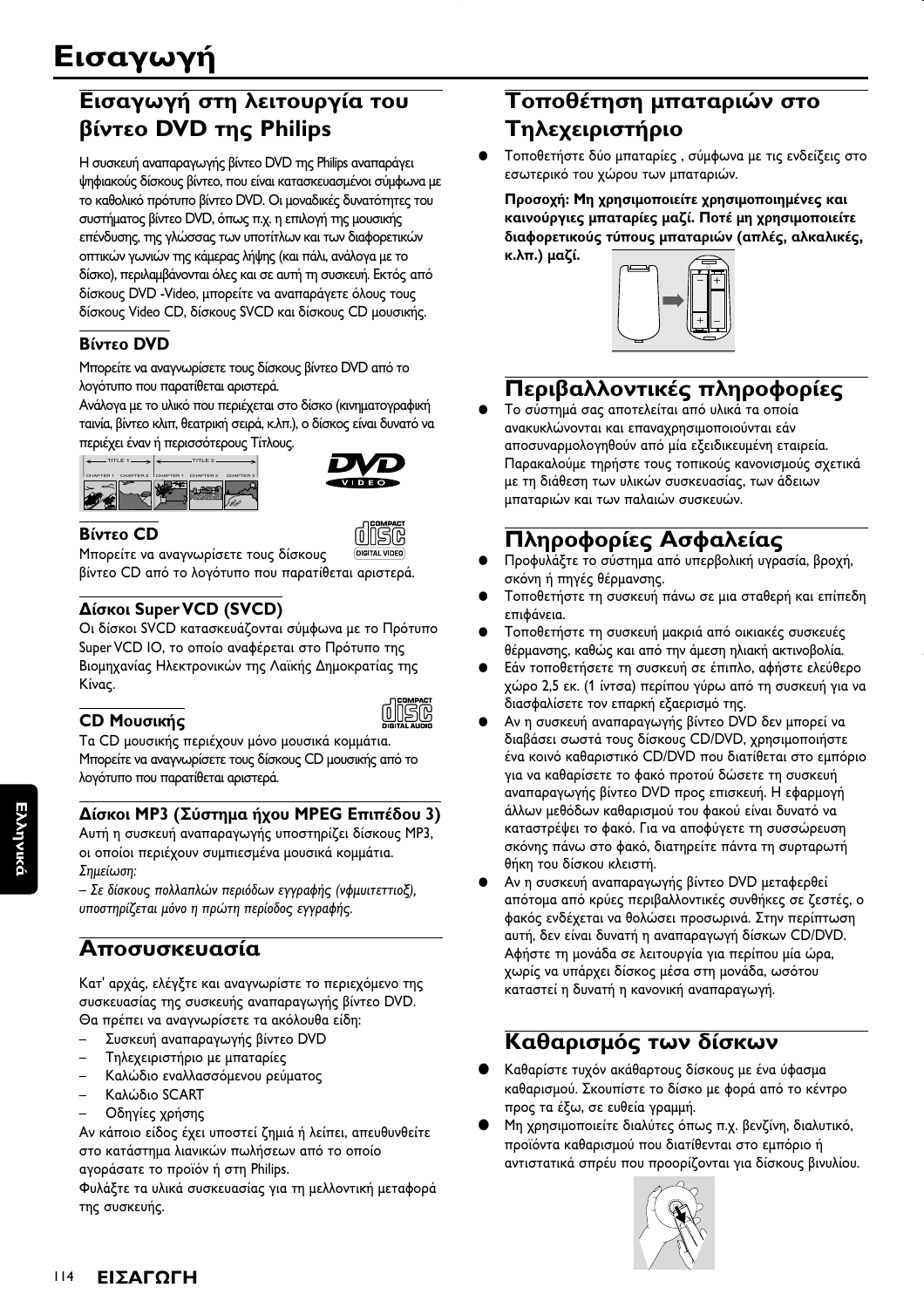## **Πρόσοψη και πίσω όψη**





Προσοχή: Μην αγγίζετε τις εσωτερικές ακίδες των υποδοχών σύνδεσης που βρίσκονται στην πίσω όψη. Η τυχόν ηλεκτροστατική εκφόρτιση ενδέχεται να προκαλέσει μόνιμη βλάβη στη μονάδα.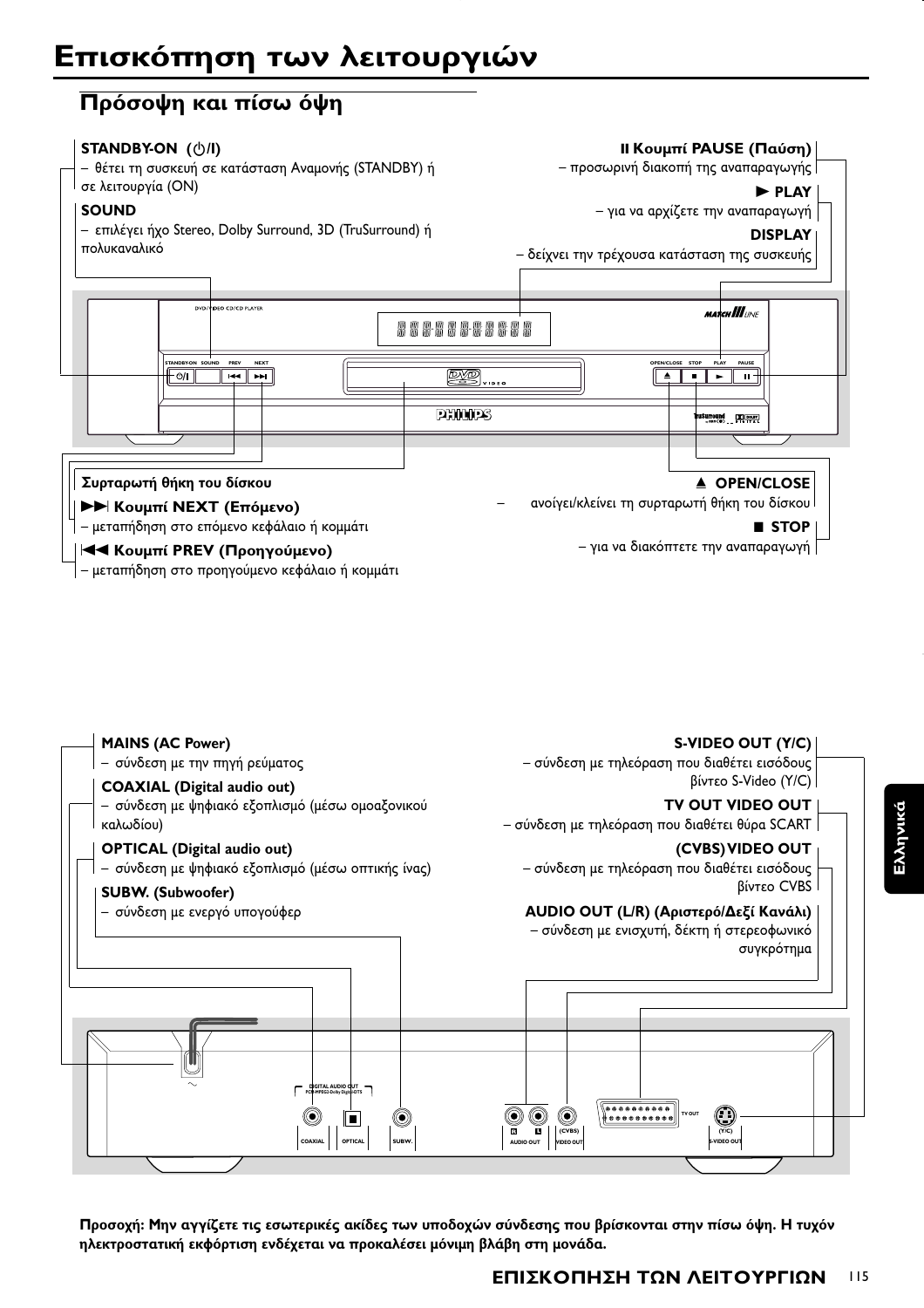# *Tηλεχειριστήριο*



- αναπαραγωγή των πρώτων 10 δευτερολέπτων κάθε κομματιού/κεφαλαίου ενός δίσκου

**E**λληνικά

\* Πατήστε το πλήκτρο για 2 δευτ. περίπου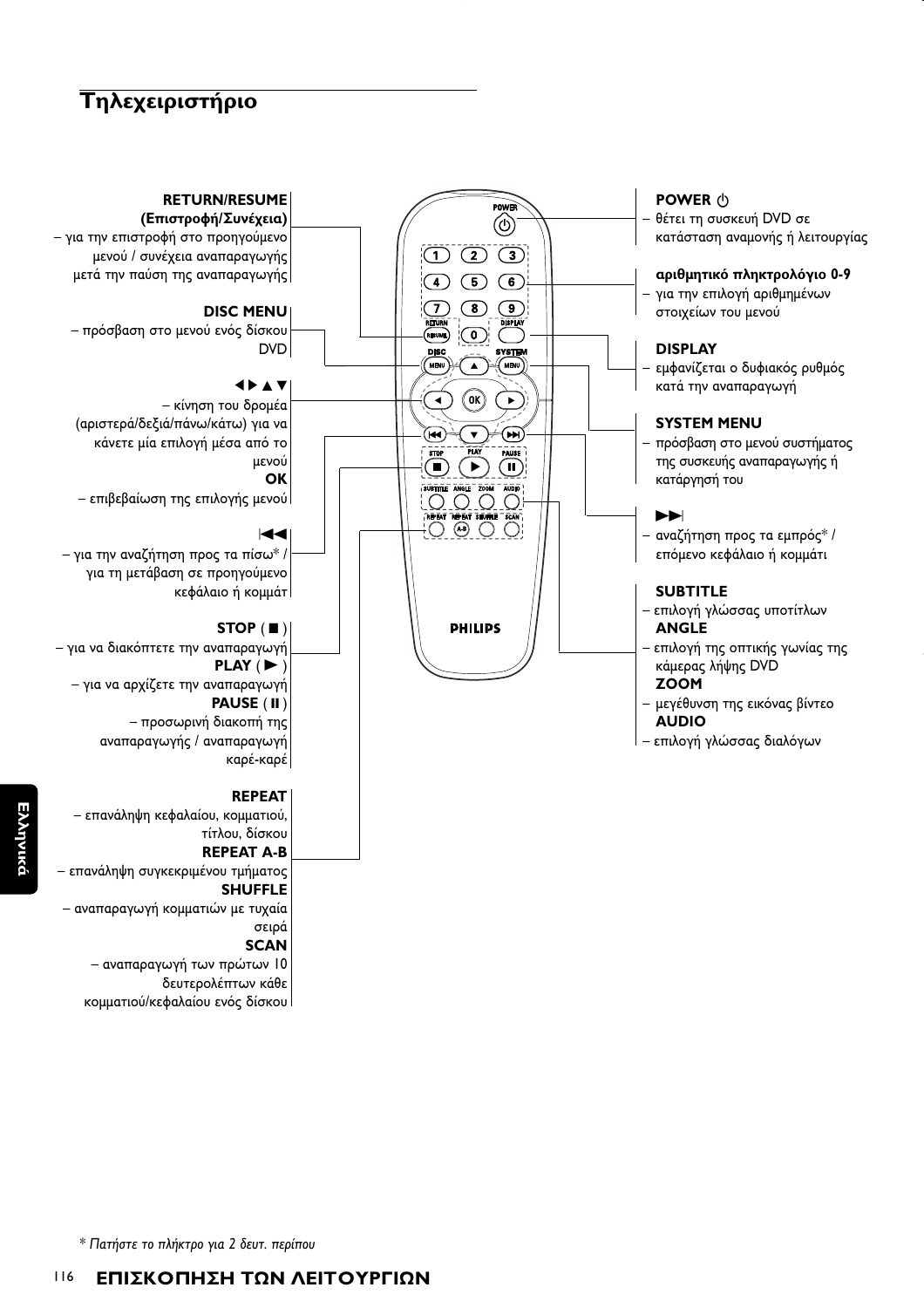# Γενικές παρατηρήσεις

- Η σύνδεση της συσκευής DVD μπορεί να γίνει με διάφορους τρόπους, ανάλογα με την τηλεόραση και τις άλλες συσκευές που θέλετε να συνδέσετε σε αυτή. Να χρησιμοποιήσετε μόνον έναν από τους τρόπους σύνδεσης που περιγράφονται παρακάτω.
- Για να επιτύχετε τις καλύτερες δυνατές συνδέσεις, ανατρέξτε στα εγχειρίδια της τηλεόρασης, του βίντεο, του στερεοφωνικού συγκροτήματος ή κάθε άλλης συσκευής που θέλετε να συνδέσετε με τη συσκευή αυτή.
- Για καλύτερη αναπαραγωγή του ήχου, συνδέετε τις εξόδους ήχου της συσκευής αυτής με τις εισόδους ήχου του ενισχυτή, του δέκτη, του στερεοφωνικού συγκροτήματος ή άλλης συσκευής ήχου/εικόνας που χρησιμοποιείτε. Δείτε την ενότητα "Σύνδεση με προαιρετικό εξοπλισμό".

#### Προσοχή:

- Βεβαιωθείτε ότι η συσκευή DVD έχει συνδεθεί απευθείας στην τηλεόραση. Ρυθμίστε την τηλεόραση στο σωστό κανάλι εισόδου βίντεο.

- Μη συνδέετε τις εξόδους ήχου της συσκευής αυτής με την είσοδο PHONO του στερεοφωνικού σας συγκροτήματος.

- Μη συνδέετε τη συσκευή αναπαραγωγής DVD μέσω της συσκευής βίντεο. Σε μια τέτοια περίπτωση, η ποιότητα της εικόνας ενδέχεται να αλλοιωθεί εξ αιτίας του συστήματος προστασίας από αντιγραφή.

## Σύνδεση με τηλεόραση

- Ανάλογα με τις δυνατότητες του εξοπλισμού που ήδη διαθέτετε, επιλέξτε να χρησιμοποιήσετε έναν από τους παρακάτω τρόπους σύνδεσης.
- $\mathbf{1}$ Συνδέστε την έξοδο SCART με την αντίστοιχη υποδοχή της τηλεόρασης TV με τη βοήθεια του παρεχόμενου καλωδίου SCART (Z).

Αν η τηλεόρασή σας δεν διαθέτει είσοδο SCART, μπορείτε να επιλέξετε μία από τις παρακάτω εναλλακτικές συνδέσεις:

## Σύνδεση S-Video (Y/C)

- 1 Συνδέστε την έξοδο βίντεο S-Video της συσκευής DVD με την είσοδο S-Video της τηλεόρασης, χρησιμοποιώντας ένα προαιρετικό καλώδιο S-Video (Υ).
- $2^{\circ}$ Συνδέστε τις εξόδους ήχου (Αριστερό/Δεξί κανάλι) της συσκευής DVD με τις εισόδους ήχου (Αριστερό/Δεξί κανάλι) της τηλεόρασης (Α).

## Σύνδεση Βίντεο CVBS

- $\mathbf 1$ Συνδέστε την έξοδο βίντεο (CVBS) της συσκευής με την είσοδο βίντεο της τηλεόρασης με τη βοήθεια του παρεχόμενου καλωδίου σημάτων βίντεο (Χ).
- $\mathbf{2}$ Συνδέστε τις εξόδους ήχου (Αριστερό/Δεξί κανάλι) της συσκευής DVD με τις εισόδους ήχου (Αριστερό/Δεξί κανάλι) της τηλεόρασης (Α).



# Σύνδεση με προαιρετικό εξοπλισμό

### Σύνδεση με ενισχυτή που διαθέτει δύο αναλογικά στερεοφωνικά κανάλια ή Dolby Surround™

 $\mathbf 1$ Συνδέστε τις εξόδους ήχου (Αριστερό/Δεξί κανάλι) της συσκευής αναπαραγωγής DVD με τις εισόδους ήχου (Αριστερό/Δεξί κανάλι) του ενισχυτή, του δέκτη ή του στερεοφωνικού συγκροτήματος, με τη βοήθεια του προαιρετικού καλωδίου σήματος ήχου (Α).

#### Σημείωση:

– Δεν μπορείτε να χρησιμοποιήσετε τη λειτουργία MP3 με τις ψηφιακές εξόδους Digital Out.

#### Σύνδεση με ενισχυτή που διαθέτει δύο ψηφιακά στερεοφωνικά κανάλια (PCM) ή με δέκτη ήχου/εικόνας που διαθέτει πολυκαναλικό αποκωδικοποιητή (Dolby Digital™, MPEG 2 kal DTS)

- $\mathbf{1}$ Συνδέστε την ψηφιακή έξοδο ήχου της συσκευής (οπτική G ή ομοαξονική F) με την αντίστοιχη είσοδο του ενισχυτή σας. Χρησιμοποιήστε ένα προαιρετικό καλώδιο ψηφιακού σήματος ήχου (οπτικό G ή ομοαξονικό F).
- 2 Θα χρειαστεί να ενεργοποιήσετε την ψηφιακή έξοδο της συσκευής (δείτε την ενότητα "Προσωπικές Προτιμήσεις").

## Ψηφιακός πολυκαναλικός ήχος

Η ψηφιακή πολυκαναλική σύνδεση παρέχει την καλύτερη δυνατή ποιότητα ήχου. Για το σκοπό αυτό, θα χρειαστείτε έναν πολυκαναλικό δέκτη ήχου/εικόνας που υποστηρίζει ένα ή περισσότερα από τα συστήματα ήχου που υποστηρίζει η συσκευή αναπαραγωγής DVD (MPEG 2, Dolby Digital<sup>TM</sup> και DTS). Ελέγξτε το εγχειρίδιο του δέκτη και τα λογότυπα στο εμπρός μέρος του δέκτη.

## Σύνδεση με ενεργό υπογούφερ

Συνδέστε το ενεργό υπογούφερ με την έξοδο ήχου SUBWOOFER OUT (C). Το υπογούφερ αναπαράγει μόνον τον ήχο των χαμηλών μπάσων (π.χ. εκρήξεις ή το θόρυβο των κινητήρων των διαστημόπλοιων κ.λπ.). Βεβαιωθείτε ότι ακολουθήσατε τις οδηγίες που συνοδεύουν το υπογούφερ.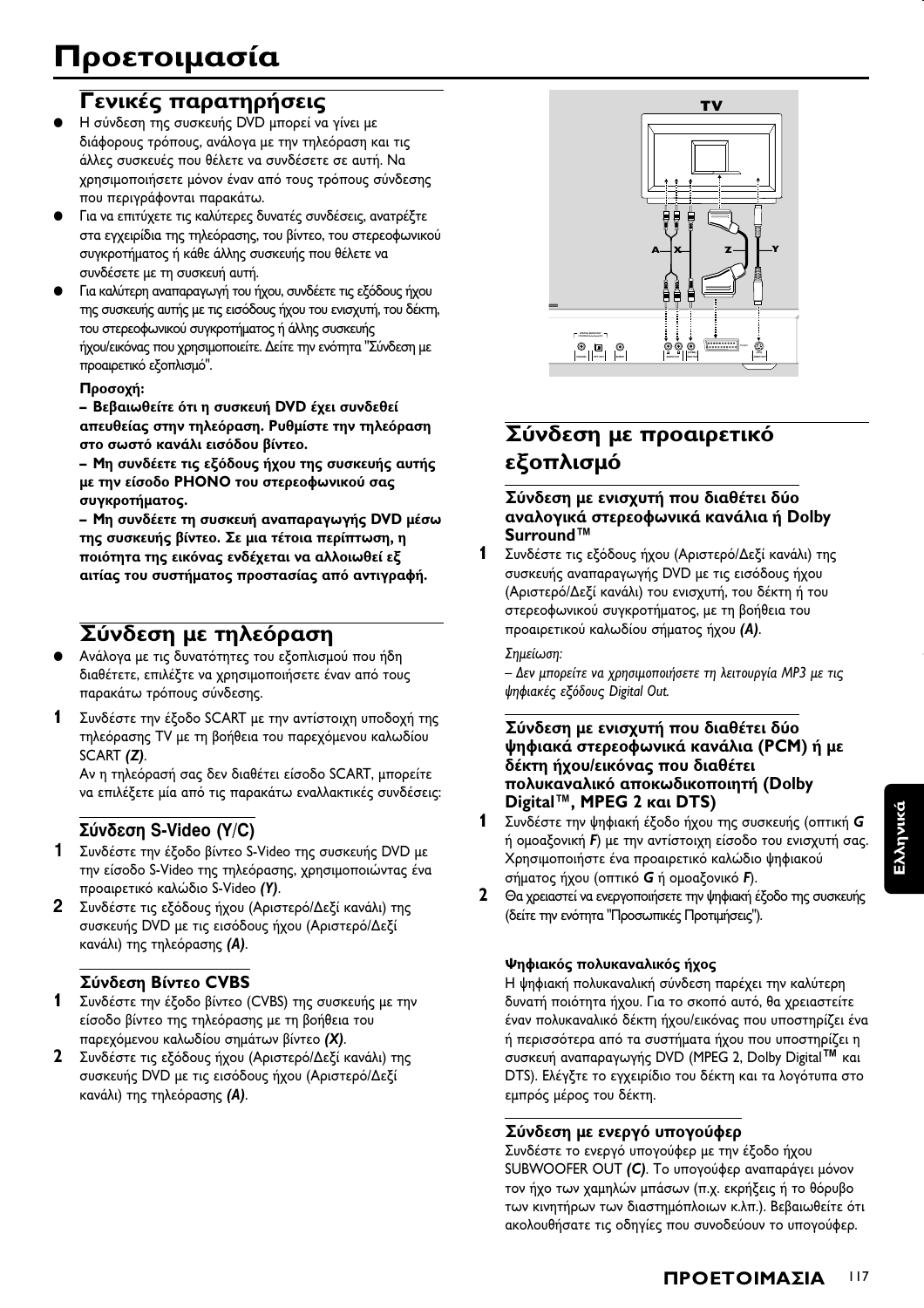

#### Σημείωση:

- Αν το σύστημα ήχου στην ψηφιακή έξοδο δεν συμφωνεί με τις δυνατότητες του δέκτη σας, ο δέκτης θα παράγει ένα δυνατό παραμορφωμένο ήχο ή δεν θα παράγει καθόλου ήχο. - Η παραγωγή Εξακαναλικού Ψηφιακού Περιβάλλοντος Ήχου μέσω ψηφιακής σύνδεσης είναι δυνατό να επιτευχθεί μόνον αν ο δέκτης σας διαθέτει Ψηφιακό Πολυκαναλικό αποκωδικοποιητή. - Για να εμφανιστεί το επιλεγμένο σύστημα ήχου του τρέχοντος δίσκου DVD στο Παράθυρο Κατάστασης, πατήστε το SYSTEM MENU.

# Ρυθμίσεις NTSC/PAL

Μπορείτε να επιλέξετε την κατάλληλη ρύθμιση NTSC/PAL της συσκευής αναπαραγωγής DVD, έτσι ώστε να συμφωνεί με το σήμα βίντεο της τηλεόρασής σας. Η ρύθμιση αυτή επηρεάζει μόνο τις Ενδείξεις επί της Οθόνης της τηλεόρασής σας που δείχνουν τις καταστάσεις Διακοπής και Ρύθμισης. Μπορείτε να επιλέξετε είτε NTSC είτε PAL. Για να αλλάξετε τη ρύθμιση της συσκευής αναπαραγωγής DVD σε PAL ή NTSC, ακολουθήστε τα παρακάτω βήματα:

- Βγάλτε τη συσκευή αναπαραγωγής DVD από την πρίζα.
- $\mathbf{2}$ Πατήστε και κρατήστε πατημένο τα ■ και ▶▶ στην πρόσοψη της συσκευής αναπαραγωγής DVD. Ενόσω κρατάτε πατημένα τα κουμπιά ■ και ▶▶, βάλτε το φις του καλωδίου ρεύματος στην πρίζα.
- $\overline{\mathbf{3}}$ Μόλις εμφανιστεί η ένδειξη PAL ή NTSC στην οθόνη της συσκευής αναπαραγωγής DVD, αφήστε τα κουμπιά **ε** και **>>** ταυτόχρονα. Η ένδειξη PAL ή NTSC που εμφανίζεται στην οθόνη της συσκευής υποδεικνύει την τρέχουσα ρύθμιση.
- $\blacktriangle$ Για να αλλάξετε τη ρύθμιση, πατήστε το  $\blacktriangleright\blacktriangleright$  μέσα σε διάστημα τριών δευτ. Τότε, η νέα ρύθμιση (PAL ή NTSC) θα εμφανιστεί στην οθόνη της συσκευής.

## **Μετατροπή NTSC/PAL**

Αυτή η συσκευή αναπαραγωγής διαθέτει τη δυνατότητα μετατροπής NTSC/PAL, δηλαδή μπορεί να μετατρέπει την έξοδο βίντεο του δίσκου στο σύστημα στο οποίο λειτουργεί η τηλεόρασή σας. Οι μετατροπές που υποστηρίζονται είναι οι εξής:

|             | <b>Disc</b> | <b>Output format</b> |            |             |  |  |  |
|-------------|-------------|----------------------|------------|-------------|--|--|--|
| <b>Type</b> | Format      | <b>Selected mode</b> |            |             |  |  |  |
|             |             | <b>NTSC</b>          | <b>PAL</b> | <b>AUTO</b> |  |  |  |
| <b>DVD</b>  | <b>NTSC</b> | <b>NTSC</b>          | PAL        | <b>NTSC</b> |  |  |  |
|             | PAL         | Not<br>Supported     | PAL        | PAL         |  |  |  |
| VCD         | <b>NTSC</b> | <b>NTSC</b>          | PAL        | <b>NTSC</b> |  |  |  |
|             | PAL         | <b>NTSC</b>          | PAL        | PAL         |  |  |  |

- 1 Στο Μενού Preference (Προτιμήσεις), επιλέξτε TV System (Σύστημα Τηλεόρασης).
- $\mathbf{2}$ Πατήστε ▲ ή ▼ για να επιλέξετε PAL, NTSC ή AUTO (Αυτόματο).

#### Σημειώσεις:

- Η λειτουργία AUTO μπορεί να επιλεγεί μόνο όταν χρησιμοποιείτε τηλεόραση η οποία υποστηρίζει πολλά συστήματα. – Η δυνατότητα αυτή ισχύει μόνο για την έξοδο CVBS με καλώδιο cinch ή SCART.

- Λόγω της μετατροπής αυτής ενδέχεται να προκύψουν ελαφρές παραμορφώσεις της εικόνας. Αυτό θεωρείται φυσιολογικό. Για τον λόγο αυτόν, η πιο κατάλληλη για καλύτερη ποιότητα εικόνας είναι η επιλογή AUTO.

# Γενικές επεξηγήσεις

#### Περί του εγχειριδίου αυτού

Το εγχειρίδιο αυτό παρέχει τις βασικές οδηγίες χειρισμού της συσκευής αναπαραγωγής DVD. Μερικοί δίσκοι DVD απαιτούν ειδικό χειρισμό ή επιτρέπουν μόνο περιορισμένους χειρισμούς κατά τη διάρκεια της αναπαραγωγής, οι οποίοι ενδέχεται να μην ανταποκρίνονται σε όλες τις εντολές λειτουργίας. Όταν συμβαίνει αυτό, στην οθόνη της τηλεόρασης εμφανίζεται το σύμβολο  $\times$ , το οποίο καταδεικνύει ότι η συγκεκριμένη λειτουργία δεν επιτρέπεται, είτε από τη συσκευή αναπαραγωγής είτε από το δίσκο.

## Χειρισμός του τηλεχειριστηρίου

Όλοι οι χειρισμοί μπορούν να γίνουν από το τηλεχειριστήριο, εκτός αν αναφέρεται διαφορετικά. Κατευθύνετε πάντα το τηλεχειριστήριο κατ' ευθείαν προς τη συσκευή, αφού βεβαιωθείτε ότι δεν υπάρχουν εμπόδια στη διαδρομή της δέσμης υπερύθρων. Μπορείτε να χρησιμοποιήσετε και τα αντίστοιχα πλήκτρα στην πρόσοψη της συσκευής.

### Χειρισμός της γραμμής μενού

- Μερικοί χειρισμοί είναι επίσης δυνατό να γίνουν μέσω της γραμμής του μενού στην οθόνη της τηλεόρασης. Μπορείτε να μεταβείτε στη γραμμή του μενού πατώντας τα πλήκτρα του δρομέα στο τηλεχειριστήριο.
- Με το πάτημα του κουμπιού SYSTEM MENU ενόσω εμφανίζεται η γραμμή μενού, η γραμμή μενού απαλείφεται από την οθόνη της τηλεόρασης.
- Η επιλεγμένη εντολή τονίζεται και τα αντίστοιχα πλήκτρα δρομέα για το χειρισμό της εμφανίζονται κάτω από το εικονίδιο.
- Οι ενδείξεις < ή > υποδεικνύουν ότι υπάρχουν περισσότερες διαθέσιμες επιλογές προς τα αριστερά ή τα δεξιά της γραμμής μενού, αντίστοιχα. Για να τις επιλέξετε, πατήστε ◀ ή ▶.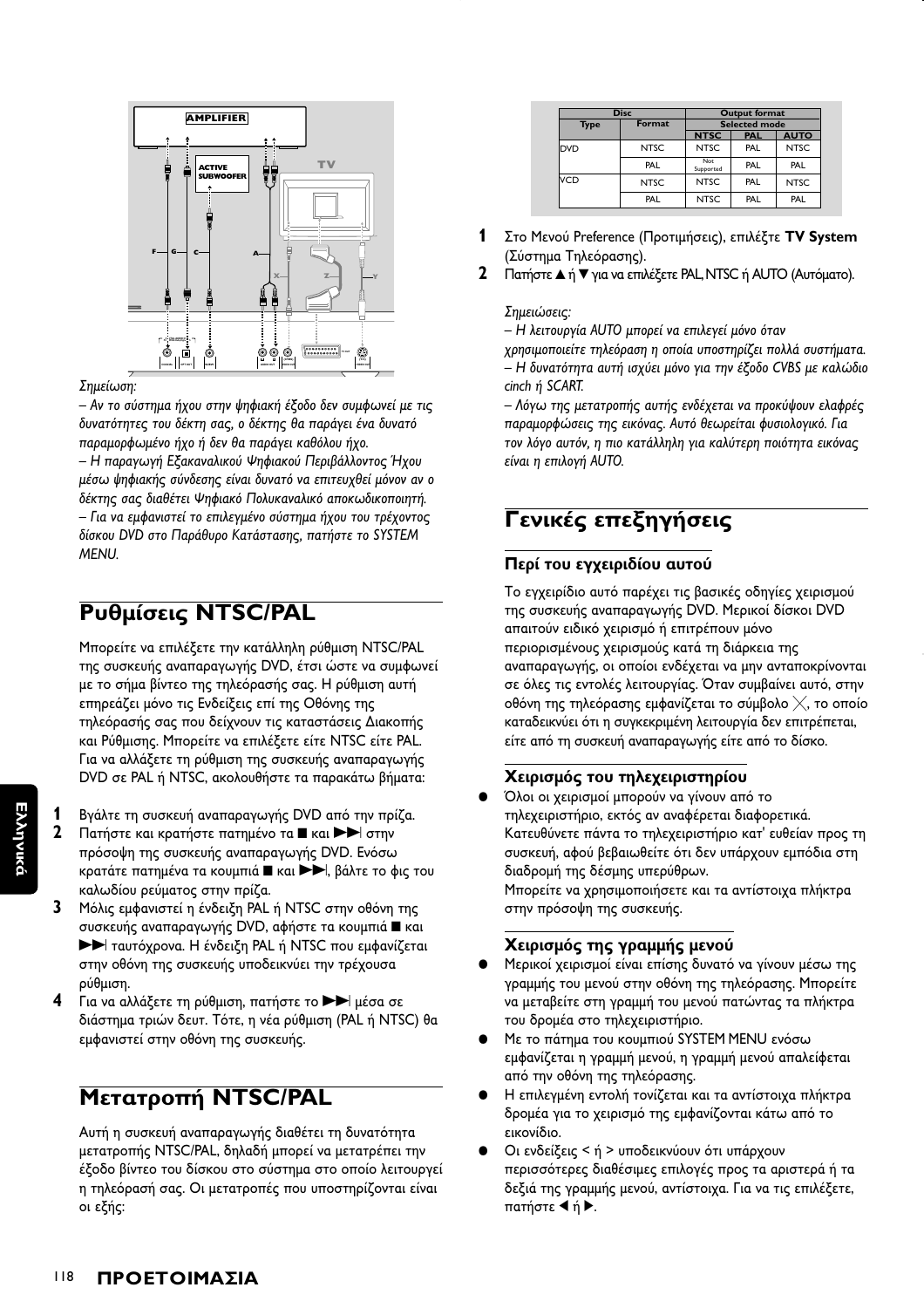# Αρχική Ρύθμιση

### Γενικά

Κατά την "Αρχική ρύθμιση" (Initial Setup), ενδέχεται να χρειαστεί να ορίσετε τις προτιμήσεις σας για μερικές από τις δυνατότητες της συσκευής (δεν ισχύει για όλα τα μοντέλα).

## Χειρισμός

Μόλις θέσετε τη συσκευή για πρώτη φορά σε λειτουργία, θα εμφανιστεί η οθόνη "Initial Setup".

Τότε, εμφανίζεται το μενού για την πρώτη δυνατότητα που θα ρυθμιστεί και η πρώτη επιλογή είναι τονισμένη.

Μπορείτε να κινηθείτε από τη μια επιλογή του μενού στην άλλη με τη βοήθεια των πλήκτρων Δ V. Με τον τρόπο αυτό, τονίζεται το εικονίδιο της αντίστοιχης επιλονής.

Για να επιβεβαιώσετε την επιλογή σας και να προχωρήσετε στο επόμενο μενού, πατήστε ΟΚ.

#### Σημείωση:

- Οι προτιμήσεις θα πρέπει να οριστούν με τη σειρά με την οποία εμφανίζονται τα μενού των διαφόρων δυνατοτήτων στην οθόνη. - Μόλις επιβεβαιώσετε τις ρυθμίσεις της τελευταίας δυνατότητας, η οθόνη "Initial Setup" θα απαλειφθεί από την οθόνη της τηλεόρασης.

- Αν πατήσετε οποιοδήποτε άλλο πλήκτρο εκτός των Δ ▼ ή του ΟΚ, στην οθόνη της τηλεόρασης θα εμφανιστεί η ένδειξη  $\times$ . - Αν η συσκευή τεθεί εκτός λειτουργίας, ενόσω ορίζετε τις προσωπικές σας προτιμήσεις, θα πρέπει να ξαναορίσετε όλες τις προτιμήσεις, αφού προηγουμένως θέσετε τη συσκευή ξανά σε λειτουργία.

#### Κατά την Αρχική Ρύθμιση, ενδέχεται να χρειαστεί να ορίσετε τις παρακάτω δυνατότητες: Menu language (Γλώσσα των μενού)

Μπορείτε να επιλέξετε ανάμεσα σε διάφορες γλώσσες μενού. Τα Μενού της Οθόνης θα εμφανίζονται στη γλώσσα που είναι διαθέσιμη στη συσκευή αναπαραγωγής.

#### Audio language (Γλώσσα διαλόγων)

Μπορείτε να επιλέξετε ανάμεσα σε διάφορες γλώσσες διαλόγων. Εάν η γλώσσα που επιλέξατε είναι διαθέσιμη στο δίσκο, η συσκευή αναπαραγωγής θα αναπαράγει τους διαλόγους στη γλώσσα αυτήν. Αν η γλώσσα που επιλέξατε δεν είναι διαθέσιμη, οι διάλογοι θα ακούγονται στην πρώτη διαθέσιμη γλώσσα διαλόγων του δίσκου.

#### Subtitle language (Γλώσσα υποτίτλων)

Μπορείτε να επιλέξετε ανάμεσα σε διάφορες γλώσσες υποτίτλων. Εάν η γλώσσα που επιλέξατε είναι διαθέσιμη στο δίσκο, οι υπότιτλοι θα εμφανίζονται στη γλώσσα αυτήν. Αν η γλώσσα που θα επιλέξετε δεν είναι διαθέσιμη, οι υπότιτλοι θα εμφανίζονται στην πρώτη διαθέσιμη γλώσσα υποτίτλων του δίσκου.

## Σχήμα Οθόνης της Τηλεόρασης

Αν διαθέτετε τηλεόραση ευρείας οθόνης (16:9), επιλέξτε 16:9. Αν διαθέτετε κοινή τηλεόραση (4:3), επιλέξτε 4:3. Αν διαθέτετε τηλεόραση 4:3, μπορείτε επίσης να επιλέξετε ανάμεσα σε:

Letterbox, για εικόνα πλήρους πλάτους με μαύρες λωρίδες στο πάνω και το κάτω μέρος της οθόνης της τηλεόρασης, ή Pan Scan, για εικόνα πλήρους ύψους με αποκομμένα τα πλευρικά της τμήματα. Εάν ο κάποιος δίσκος υποστηρίζει το φορμά της οθόνης, η εικόνα θα εμφανίζεται με το αντίστοιχο φορμά αντίστοιχα.

#### Country (Χώρα)

Επιλέξτε τη χώρα σας. Αυτό χρησιμοποιείται επίσης ως παράμετρος εισόδου για τη δυνατότητα "Γονικού Ελέγχου" (δείτε την ενότητα "Έλεγχος Πρόσβασης").

#### Σημείωση:

– Κατά την Αρχική Ρύθμιση, ενδέχεται να χρειαστεί να ορίσετε όλες αυτές τις δυνατότητες. Στη συνέχεια, μπορείτε πάντα να τις επαναρρυθμίσετε στο Μενού Προσωπικών Προτιμήσεων.

# Γραμμή μενού/Παράθυρο κατάστασης

Επειδή υπάρχουν πολλές λωρίδες μενού, τα στοιχεία κάθε λωρίδας μενού είναι διευθετημένα ανάλογα με τη συχνότητα χρήσης, ενώ διατίθενται και πλήκτρα άμεσης πρόσβασης. Με το πάτημα των πλήκτρων SYSTEM MENU περνάτε εναλλακτικά από τη λωρίδα μενού | στη λωρίδα μενού 2, στη λωρίδα μενού 3 και σε καμία λωρίδα (OFF).

| Λωρίδα μενού 1                                          |     |
|---------------------------------------------------------|-----|
| 16 Personal Preferences (Προσωπικές προτιμήσεις)        |     |
| Subtitle language (Γλώσσα υποτίτλων)                    |     |
| <sup>((4)</sup> Audio language (Γλώσσα διαλόγων)        |     |
| <b><sup>6</sup></b> Colour (Χρώμα)                      |     |
| <sup>IIG</sup> Sound (Hxoc)                             |     |
| Λωρίδα μενού 2                                          |     |
| <sup>411</sup> Step (Bήμα)                              |     |
| <b>D</b> Slow motion (Αργή κίνηση)                      |     |
| >> Fast motion (Γρήγορη κίνηση)                         |     |
| Angle (Γωνία)                                           |     |
| <sup>4</sup> Zoom (Μεγέθυνση)                           |     |
| Λωρίδα μενού 3                                          |     |
| $\boxed{1}$ Title (Tí $\tau \lambda o \varsigma$ )      |     |
| C Chapter (Κεφάλαιο)                                    |     |
| <sup>19</sup> Time Search (Χρονική αναζήτηση)           |     |
| <u><sup>16</sup></u> FTS (Επιλογή Αγαπημένων Κομματιών) |     |
| ΠΡΟΕΤΟΙΜΑΣΙΑ                                            | 119 |
|                                                         |     |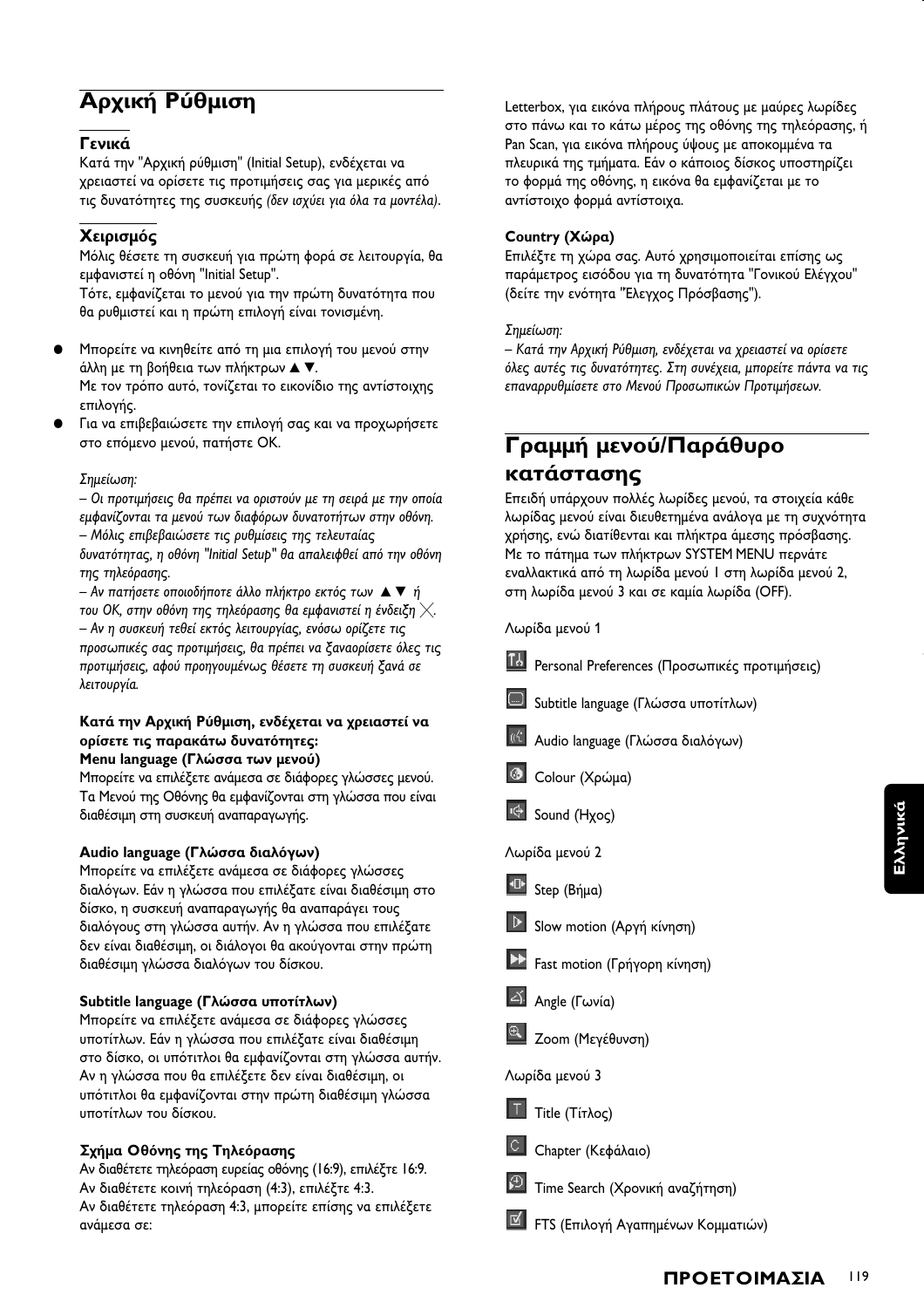# Εικονίδια Προσωρινών Πεδίων Πληροφόρησης scan σάρωση ενεργή Επανάληψη Όλων Επανάληψη Τίτλου Επανάληψη Κομματιού Επανάληψη Κεφαλαίου Τυχαιοποίηση Επανάληψη με Τυχαιοποίηση Επανάληψη Α έως τέλος Επανάληψη Α-Β Οπτική Γωνία Κλείδωμα για τα Παιδιά Ενεργοποιημένο Ασφαλές για τα Παιδιά Συνέχιση Μη επιτρεπτή ενέργεια

# Προσωπικές προτιμήσεις

Μπορείτε να ορίσετε τις προσωπικές σας προτιμήσεις για μερικές από τις δυνατότητες της συσκευής.

## Γενική λειτουργία:

- Πατήστε το SYSTEM MENU του τηλεχειριστηρίου.
- Επιλέξτε το **14** στη γραμμή μενού.
- → Τότε, εμφανίζεται το μενού Προσωπικών Προτιμήσεων.
- Για να μετακινείστε ανάμεσα στα μενού, τα υπομενού και τις επιλογές των υπομενού, μπορείτε να χρησιμοποιήσετε τα πλήκτρα < ▶ ▲ ▼.

> Μόλις επιλέξετε μια δυνατότητα σε ένα μενού, τα πλήκτρα του δρομέα (του τηλεχειριστηρίου) για το χειρισμό της συγκεκριμένης δυνατότητας εμφανίζονται δίπλα στη δυνατότητα αυτή.

Πατήστε το ΟΚ για επιβεβαίωση και επιστροφή στο κυρίως μενού.

Μπορείτε να ρυθμίσετε τις ακόλουθες δυνατότητες:

## Εικόνα

- TV Shape (Σχήμα Οθόνης της Τηλεόρασης) Δείτε την ενότητα "Αρχική Ρύθμιση".

#### - Black level shift (Μετατόπιση στάθμης μαύρου - μόνο για το σύστημα NTSC)

Επιλέξτε ΟΝ για να προσαρμόσετε τη δυναμική των χρωμάτων για την επίτευξη εντονότερων αντιθέσεων.

|   | <b>COMME</b>             |     | œ   |  |
|---|--------------------------|-----|-----|--|
|   | 1en                      | 1en |     |  |
| ▣ | TV shape                 |     |     |  |
|   | <b>Black Level shift</b> |     | 0n  |  |
|   | Video shift              |     | Off |  |

### - Video shift (Μετατόπιση βίντεο)

Από το εργοστάσιο, η εικόνα βίντεο είναι κεντραρισμένη στην οθόνη της τηλεόρασης. Με τη ρύθμιση αυτή, μπορείτε να επιλέξετε την επιθυμητή θέση της εικόνας στην οθόνη της τηλεόρασης, κυλώντας την προς τα αριστερά ή προς τα δεξιά.

|     | ---                                  | żζ  | m          |  |
|-----|--------------------------------------|-----|------------|--|
| DVD | 1en                                  | 1en |            |  |
| ▣   | TV shape<br><b>Black Level shift</b> |     |            |  |
|     | Video shift<br>Colour settings       |     | OK to exit |  |

#### - Ρυθμίσεις χρώματος

Μπορείτε να επιλέξετε ένα από τα πέντε προκαθορισμένα σετ ρυθμίσεων χρώματος και ένα σετ (Προσωπικό) το οποίο μπορείτε να ορίσετε εσείς ο ίδιος.

|     | $\overline{\phantom{a}}$ |     |                         |  |
|-----|--------------------------|-----|-------------------------|--|
| פעס | 1en                      | 1en |                         |  |
| ▣   | TV shape                 |     | 1 Personal              |  |
|     | Black Level shift        |     | 2 Rich                  |  |
| п   | Video shift              |     | $\frac{4}{3}$ 3 Natural |  |
|     | <b>Colour settings</b>   |     | 4 Soft                  |  |

#### – Προσωπικές προτιμήσεις χρώματος

Σας επιτρέπει να ρυθμίσετε με λεπτομέρεια τις επιλεγμένες ρυθμίσεις χρώματος για τον κορεσμό, τη φωτεινότητα και την αντίθεση.

#### - Τηλεοπτικό σύστημα

Σάς επιτρέπει να επιλέξετε μεταξύ λειτουργίας PAL, NTSC και AUTO ανάλογα με την τηλεόραση που έχετε.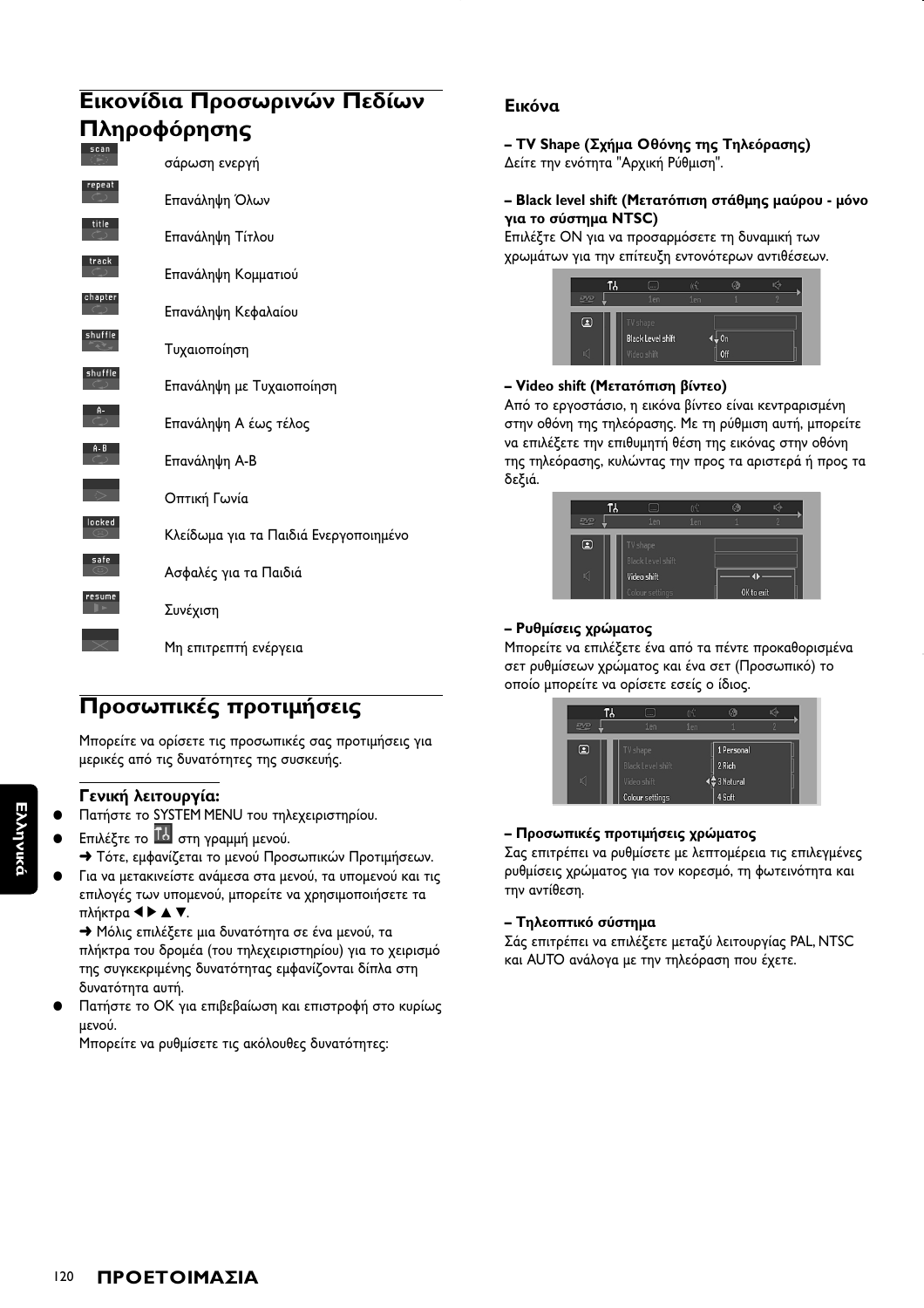## Ήχος

## - Digital output (Ψηφιακή έξοδος)

Εργοστασιακή ρύθμιση: ALL. Αυτό σημαίνει ότι τόσο η ομοαξονική όσο και η οπτική έξοδος είναι

ενεργοποιημένες. Αν δεν πρόκειται να συνδέσετε συσκευή που διαθέτει ψηφιακή είσοδο, αλλάξτε τη ρύθμιση στην τιμή OFF.

Αν η άλλη συσκευή σας δεν διαθέτει ψηφιακό πολυκαναλικό αποκωδικοποιητή, ρυθμίστε την ψηφιακή έξοδο στη θέση ΡΟΜ (Παλμοκωδική Διαμόρφωση). Τόσο η ομοαξονική όσο και η οπτική έξοδος είναι ενεργοποιημένες.



## - Analog output (Αναλογική έξοδος)

Επιλέξτε ήχο Stereo, Dolby Surround ή 3D (TruSurround), ανάλογα με τις δυνατότητες αναπαραγωγής του συστήματός σας.



#### - Συχνότητα αποκοπής του υπογούφερ

Η συχνότητα αποκοπής της εξόδου του υπογούφερ μπορεί να ρυθμιστεί σε μία από τις δύο εξής τιμές: HIGH (Υψηλή) (200Hz) ή LOW (Χαμηλή) (100Hz), ανάλογα με την ηχητική ποιότητα του συστήματός σας.

## - Night Mode (Νυκτερινή Λειτουργία)

Βελτιστοποιεί τη δυναμική του ήχου σε συνθήκες αναπαραγωγής με χαμηλή ένταση.

#### - Karaoke vocal (Φωνητικά Karaoke)

Θέστε τη ρύθμιση αυτή στη θέση ΟΝ μόνον κατά την αναπαραγωγή πολυκαναλικού δίσκου DVD karaoke. Με τον τρόπο αυτό, τα κανάλια karaoke του δίσκου θα υφίστανται μίξη με τον κανονικό στερεοφωνικό ήχο.

## Γλώσσα

Επιλέξτε την απαιτούμενη γλώσσα Menu (Μενού), Audio (Διαλόγων) και Subtitle (Υποτίτλων). Δείτε την ενότητα "Αρχική Ρύθμιση".

Η γλώσσα Διαλόγων και η γλώσσα Υποτίτλων είναι επίσης δυνατό να προσαρμοστούν μέσω της Γραμμής Μενού στην οθόνη της τηλεόρασης.

## Λοιπές Δυνατότητες

### - Access Control (Ελεγχος Πρόσβασης)

Ο Έλεγχος Πρόσβασης περιλαμβάνει τις εξής δυνατότητες: Child Lock (Κλείδωμα για τα Παιδιά) - Όταν η δυνατότητα αυτή είναι ενεργοποιημένη (ON), για την αναπαραγωγή δίσκων απαιτείται η εισαγωγή ενός τετραψήφιου κωδικού. Parental Control (Γονικός Έλεγχος) - Επιτρέπει την υπό όρους παρουσίαση δίσκων DVD που περιέχουν πληροφορίες Γονικού Ελέγχου (δείτε την ενότητα "Έλεγχος Πρόσβασης").

#### - Status Window (Παράθυρο Κατάστασης)

Εμφανίζει την τρέχουσα κατάσταση της συσκευής και εμφανίζεται μαζί με τη γραμμή μενού. Όταν η αναπαραγωγή του δίσκου έχει διακοπεί, το παράθυρο Κατάστασης εμφανίζεται μαζί με το "Προσωρινό Πεδίο Πληροφόρησης" στην προεπιλεγμένη σελίδα στην οθόνη της τηλεόρασης. Δείτε την ενότητα "Πληροφορίες που εμφανίζονται στην οθόνη της τηλεόρασης".

Από το εργοστάσιο, η ρύθμιση είναι στη θέση ΟΝ. Για να αποτρέψετε την εμφάνιση του Παραθύρου Κατάστασης, επιλέξτε τη θέση OFF.



#### - Bit Rate Indicator

Όταν η δυνατότητα αυτή είναι ενεργοποιημένη, εμφανίζεται ο δυφιακός ρυθμός του βίντεο, του ήχου, καθώς και ο συνολικός δυφιακός ρυθμός. Αυτό ισχύει μόνον κατά την αναπαραγωγή δίσκων DVD και SVCD.



#### - Κείμενο βοήθειας

Εάν επιλεγεί η θέση ΟΝ, το κείμενο βοήθειας περιγράφει τα εικονίδια που επιλέγετε. Εάν δεν χρειάζεστε πλέον το κείμενο βοήθειας, επιλέξτε τη θέση OFF.

#### - Αναμονή χαμηλής κατανάλωσης

Εάν αυτή η λειτουργία ενεργοποιηθεί, η συσκευή αναπαραγωγής θα μεταβεί σε αναμονή χαμηλής κατανάλωσης όταν πατηθεί το πλήκτρο αναμονής (standby) (από την πρόσοψη ή από το τηλεχειριστήριο).

#### - PBC (Ελεγχος Αναπαραγωγής)

Ο Έλεγχος Αναπαραγωγής μπορεί να ρυθμιστεί στη θέση ON (ενεργοποίηση) ή OFF (απενεργοποίηση).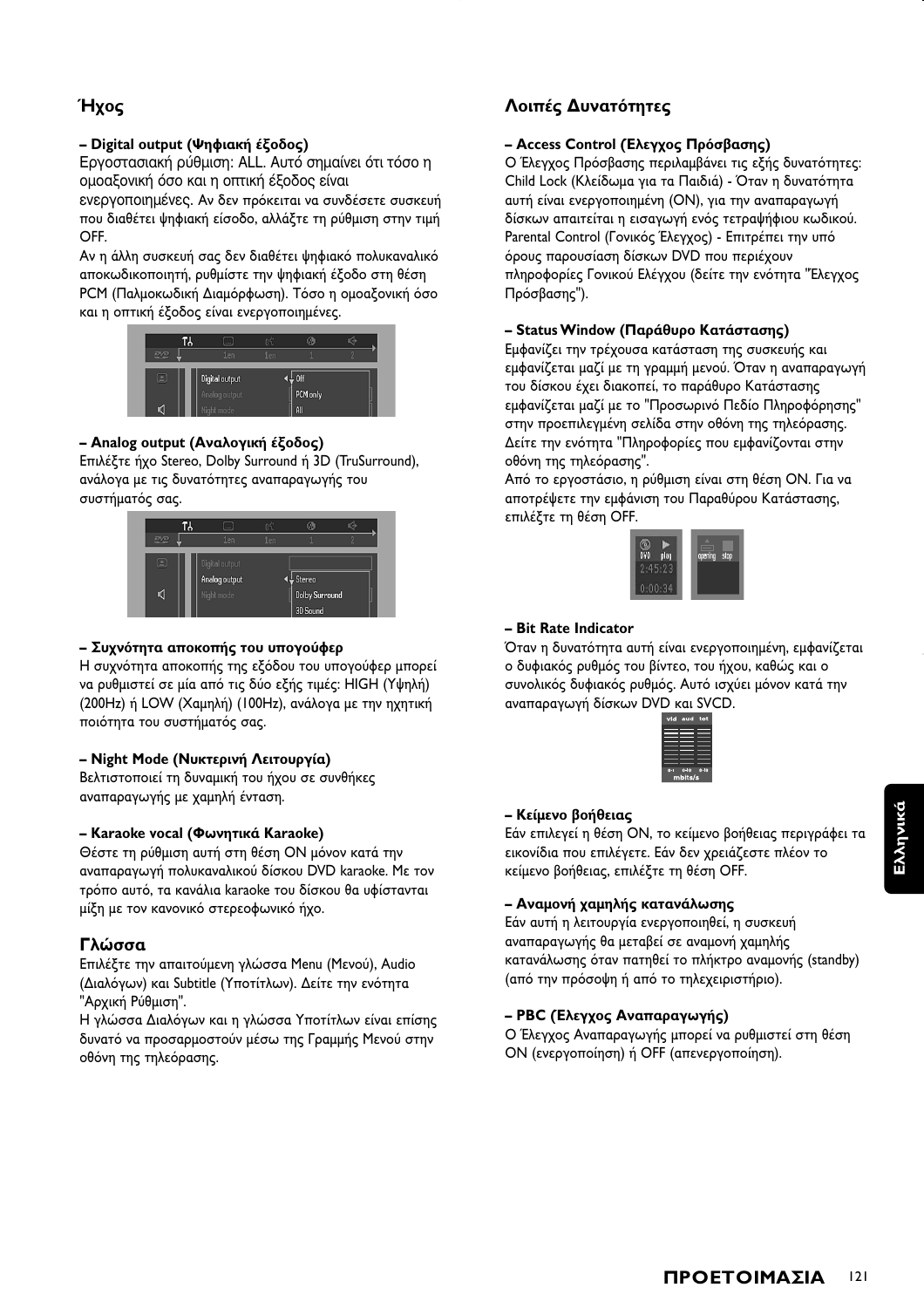# Εισαγωγή δίσκων

- Πατήστε το OPEN/CLOSE που βρίσκεται στην πρόσοψη της συσκευής για να ανοίξετε τη συρταρωτή θήκη του δίσκου.
- $\mathbf 2$ Τοποθετήστε το δίσκο της επιλογής σας στη θήκη, με την τυπωμένη πλευρά προς τα πάνω.
- 3 Πατήστε και πάλι το OPEN/CLOSE για να κλείσετε τη συρταρωτή θήκη δίσκου.

→ Στο παράθυρο κατάστασης και στην οθόνη της συσκευής θα εμφανιστεί η ένδειξη ΡΕΗ (Ανάγνωση) και η αναπαραγωγή θα ξεκινήσει αυτόματα.

#### Σημείωση:

- Αν η δυνατότητα "Child Lock" είναι ενεργοποιημένη (ON) και ο δίσκος που τοποθετήσατε δεν είναι εγκεκριμένος, πρέπει να εισαγάγετε τον 4-ψήφιο κωδικό ή/και να εγκρίνετε το δίσκο (δείτε την ενότητα "Ελεγχος Πρόσβασης").

# Αναπαραγωγή ενός δίσκου βίντεο DVD και βίντεο CD

## Αναπαραγωγή ενός τίτλου



Μόλις τοποθετήσετε το δίσκο και κλείσετε τη συρταρωτή θήκη του δίσκου, η αναπαραγωγή ξεκινά αυτόματα και το παράθυρο κατάστασης στην οθόνη της συσκευής δείχνει το είδος του δίσκου που έχετε τοποθετήσει, καθώς και τις



- πληροφορίες του δίσκου και το χρόνο αναπαραγωγής του. Αν οι διαθέσιμες επιλογές είναι αριθμημένες, πατήστε το αντίστοιχο αριθμητικό πλήκτρο. Σε αντίθετη περίπτωση, χρησιμοποιήστε τα πλήκτρα Δ/▼ και </> για να τονίσετε την επιλογή σας και κατόπιν πατήστε το ΟΚ.
- Εμφανίζεται ο τίτλος και ο αριθμός του κεφαλαίου που αναπαράγονται εκείνη τη στιγμή.
- Η αναπαραγωγή ενδέχεται να σταματήσει στο τέλος του Τίτλου και η συσκευή ενδέχεται να επιστρέψει στο μενού DVD. Για να περάσετε στον επόμενο τίτλο, πατήστε το >.
- Για να διακόψετε την αναπαραγωγή, πατήστε το ... **+** Τότε, θα εμφανιστεί η προεπιλεγμένη οθόνη, που παρέχει πληροφορίες σχετικά με την τρέχουσα κατάσταση.
- Μπορείτε να συνεχίσετε την αναπαραγωγή από το σημείο που την είχατε διακόψει. Πατήστε το και, μόλις εμφανιστεί το εικονίδιο Συνέχισης (Resume) ▶ στην οθόνη της τηλεόρασης, πατήστε ξανά το >.

→ Η λειτουργία συνέχισης (RESUME) δεν εφαρμόζεται μόνον στον δίσκο που βρίσκεται στη συσκευή αλλά επίσης και στους τελευταίους τέσσερις δίσκους που είχατε αναπαραγάγει στο παρελθόν. Απλώς τοποθετήστε ξανά το δίσκο που θέλετε, πατήστε το RESUME στο τηλεχειριστήριο ή πατήστε το > και, μόλις εμφανιστεί το εικονίδιο Συνέχισης ▶ στην οθόνη της τηλεόρασης, πατήστε ξανά το ▶.

## Σημείωση:

- Οι δίσκοι DVD μπορεί να φέρουν μία ένδειξη που να αντιστοιχεί σε κάποιο κωδικό περιοχής. Η συσκευή σας δεν παίζει δίσκους που φέρουν κωδικούς περιοχής διαφορετικούς από το δικό της.

# Γενικές δυνατότητες

#### Σημείωση:

- Όλοι οι χειρισμοί που περιγράφονται γίνονται από το τηλεχειριστήριο, εκτός αν αναφέρεται διαφορετικά. Μερικοί χειρισμοί είναι επίσης δυνατό να γίνουν μέσω της γραμμής μενού της οθόνης.

## Μετάβαση σε άλλον τίτλο ή κεφάλαιο



Εάν κάποιος δίσκος περιέχει περισσότερους από έναν τίτλους ή κεφάλαια, μπορείτε να μεταβείτε σε κάποιο άλλο τίτλο ή κεφάλαιο ως εξής:

- Πατήστε το SYSTEM MENU (Μενού Συστήματος) και επιλέξτε <sup>1</sup> ή <sup>C</sup> από τη λωρίδα μενού.
- Πατήστε ▲ ή ▼ για επιλογή τίτλου/κεφαλαίου.

## Αργή Κίνηση

- Επιλέξτε | (Αργή κίνηση) στη γραμμή μενού.
- Με τη βοήθεια των πλήκτρων ▼, μπείτε στο μενού "Slow Motion" (Αργή κίνηση). → Τότε, η συσκευή αναπαραγωγής θα εισέλθει σε

λειτουργία PAUSE (Παύσης).

- Με τη βοήθεια των πλήκτρων του δρομέα < ▶, επιλέξτε την απαιτούμενη ταχύτητα: -1, -1/2, -1/4 ή -1/8 (προς τα πίσω) ή +1/8, +1/4, +1/2 ή +1 (προς τα εμπρός).
- Επιλέξτε το 1 για αναπαραγωγή του δίσκου ξανά σε κανονική ταχύτητα.
- Αν πατήσετε II, η ταχύτητα θα μηδενιστεί (παύση).
- Για να βγείτε από τη λειτουργία αργής κίνησης, πατήστε **KULA** ত−⊛ ক্রি

## Πάγωμα Εικόνας και Αναπαραγωγή Καρέ-Καρέ

- Επιλέξτε <sup>40</sup> (εικόνα-προς-εικόνα) στη γραμμή μενού.
- Με τη βοήθεια του πλήκτρου ▼, μπείτε στο μενού "Picture by Picture" (Εικόνα-προς-εικόνα).
- > Τότε, η συσκευή θα εισέλθει σε λειτουργία PAUSE (Παύσης).
- Με τη βοήθεια των πλήκτρων του δρομέα < ▶, επιλέξτε το προηγούμενο ή το επόμενο καρέ εικόνας.
- Για να βγείτε από τη λειτουργία Εικόνας-προς-εικόνα, πατήστε ► ή ▲.

Μπορείτε επίσης να κινηθείτε βήμα-βήμα προς τα εμπρός πατώντας το II του τηλεχειριστηρίου, όσες φορές χρειάζεται.

## Σάρωση

Η σάρωση αναπαράγει τα πρώτα 10 δευτ. κάθε κεφαλαίου/ευρετηρίου του δίσκου.



 $\ddot{\mathbb{O}}$   $\ddot{\mathbb{O}}$   $\ddot{\mathbb{O}}$ 

5555

- Πατήστε το SCAN.
- Για να συνεχίσετε την αναπαραγωγή ενός κομματιού που επιθυμείτε, πατήστε ξανά το **SCAN** ή πατήστε το .

## Αναζήτηση

Επιλέξτε **22** (Γρήγορη κίνηση) στη γραμμή μενού.



- Με τη βοήθεια του πλήκτρου ▼, μπείτε στο μενού "Fast Motion" (Γρήγορη κίνηση).
- Με τη βοήθεια των πλήκτρων < ▶, επιλέξτε την απαιτούμενη ταχύτητα: -32, -8, -4 (προς τα πίσω) ή +4, +8, +32 (προς τα εμπρός).
- Επιλέξτε το 1 για αναπαραγωγή του δίσκου ξανά σε κανονική ταχύτητα.
- Για να βγείτε από τη λειτουργία Γρήγορης Κίνησης, πατήστε  $\blacktriangleright$  ή Δ. Για να κάνετε αναζήτηση προς τα εμπρός ή προς τα πίσω με διάφορες ταχύτητες, μπορείτε επίσης να κρατήσετε πατημένο το **<4** ή το **>>**.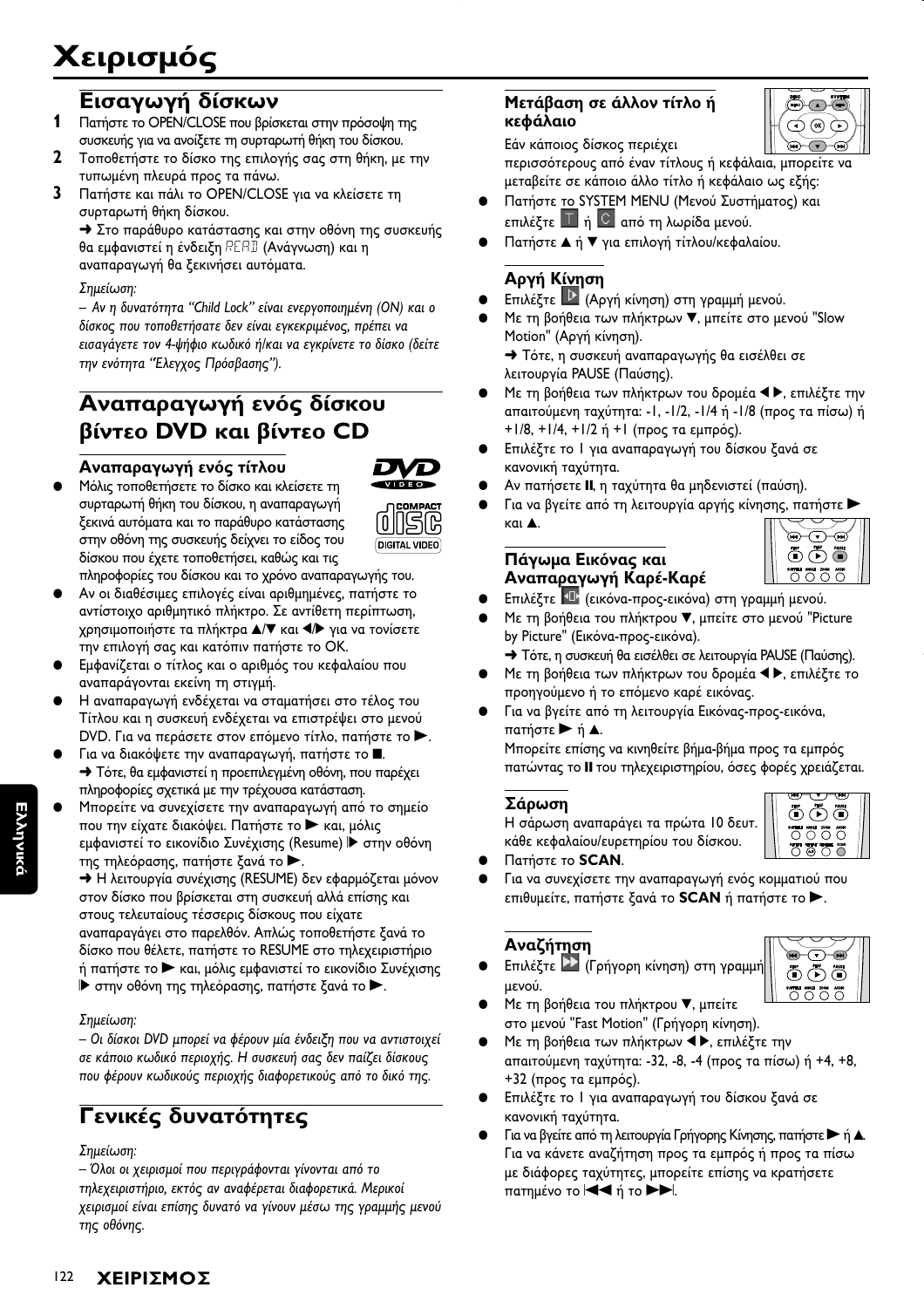## Τυχαιοποίηση Δίσκοι βίντεο DVD



Με τη λειτουργία αυτή, τα κεφάλαια ενός τίτλου, εφ' όσον είναι περισσότερα από ένα, μπαίνουν σε τυχαία σειρά αναπαραγωγής.

- Πατήστε το Shuffle κατά τη διάρκεια της αναπαραγωγής. > Η ένδειξη SHUFFLE εμφανίζεται στην οθόνη της τηλεόρασης για 2 δευτ. περίπου.
- Για να επιστρέψετε σε κανονική αναπαραγωγή, πατήστε ξανά το Shuffle.

### Δίσκοι βίντεο CD

Με τη λειτουργία αυτή, τα κομμάτια ενός δίσκου, εφ' όσον είναι περισσότερα από ένα, μπαίνουν σε τυχαία σειρά αναπαραγωγής.

- Πατήστε το Shuffle κατά τη διάρκεια της αναπαραγωγής. > Η ένδειξη SHUFFLE εμφανίζεται στην οθόνη της τηλεόρασης για 2 δευτ. περίπου.
- Για να επιστρέψετε σε κανονική αναπαραγωγή, πατήστε ξανά το Shuffle.

Δίσκοι βίντεο DVD - Επανάληψη

## Επανάληψη



κεφαλαίου/τίτλου/δίσκου Για να επαναλάβετε το κεφάλαιο που αναπαράγεται εκείνη τη στιγμή, πατήστε το REPEAT.

→ Τότε, στην οθόνη της συσκευής εμφανίζεται η ένδειξη **REPEAT CHPT.** 

Για να επαναλάβετε τον τίτλο που αναπαράγεται εκείνη τη στιγμή, πατήστε το REPEAT για δεύτερη φορά.

→ Τότε, στην οθόνη της συσκευής εμφανίζεται η ένδειξη **REPEAT TITL.** 

- Για να επαναλάβετε ολόκληρο το δίσκο, πατήστε το REPEAT για τρίτη φορά.
	- > Τότε, στην οθόνη της συσκευής εμφανίζεται η ένδειξη REPEAT.
- Για να βγείτε από τη λειτουργία Επανάληψης, πατήστε το REPEAT για τέταρτη φορά.

## Δίσκοι βίντεο CD - Επανάληψη κομματιού/δίσκου

Για να επαναλάβετε το κομμάτι που αναπαράγεται εκείνη τη στιγμή, πατήστε το REPEAT.

→ Τότε, στην οθόνη της συσκευής εμφανίζεται η ένδειξη **REPEAT TRK.** 

Για να επαναλάβετε ολόκληρο το δίσκο, πατήστε το REPEAT για δεύτερη φορά.

> Τότε, στην οθόνη της συσκευής και της τηλεόρασης εμφανίζεται η ένδειξη REPEAT.

Για να βγείτε από τη λειτουργία Επανάληψης, πατήστε το REPEAT για τρίτη φορά.

## Επανάληψη Α-Β

Για να επαναλάβετε μια σκηνή ενός τίτλου:

Πατήστε το REPEAT A-B στο σημείο έναρξης που έχετε επιλέξει.

+ Η ένδειξη A- εμφανίζεται για λίγο στην οθόνη της τηλεόρασης.

Πατήστε ξανά το REPEAT A-B στο σημείο λήξης που έχετε επιλέξει.

+ Η ένδειξη A-B REPEAT εμφανίζεται για λίνο στην οθόνη της συσκευής και η επανάληψη της συγκεκριμένης σκηνής αρχίζει (η ένδειξη A-B REPEAT εμφανίζεται στην πρόσοψη της συσκευής).

Για να βγείτε από τη σκηνή, πατήστε το REPEAT A-B.

## Χρονική αναζήτηση

Η λειτουργία Χρονικής Αναζήτησης σάς επιτρέπει να ξεκινήσετε την αναπαραγωγή σε οποιοδήποτε χρονικό σημείο επιλέγετε στο δίσκο.

- Επιλέξτε το <sup>49</sup> (Χρονική Αναζήτηση) στη γραμμή μενού.
- Πατήστε το ▼.
	- → Τότε, η συσκευή θα εισέλθει σε λειτουργία PAUSE. → Στην οθόνη της τηλεόρασης θα εμφανιστεί ένα πλαίσιο επεξεργασίας χρόνου που θα εμφανίζει το χρόνο αναπαραγωγής που έχει παρέλθει στο συγκεκριμένο δίσκο.
- Εισαγάγετε τον απαιτούμενο χρόνο έναρξης με τη βοήθεια των αριθμητικών πλήκτρων. Εισαγάγετε τις ώρες, τα λεπτά και τα δευτερόλεπτα στο πλαίσιο, με φορά από τα αριστερά προς τα δεξιά. - Μόλις εισαγάγετε μία παράμετρο, η επόμενη θα τονίζεται.
- Πατήστε το ΟΚ για να επιβεβαιώσετε το χρόνο έναρξης. • Το πλαίσιο επεξεργασίας χρόνου θα απαλειφθεί και η αναπαραγωγή θα ξεκινήσει από τη θέση του επιλεγμένου χρόνου στο δίσκο.



## Μεγέθυνση

Η λειτουργία Μεγέθυνσης σάς επιτρέπει να μεγεθύνετε την εικόνα βίντεο και να κινηθείτε πανοραμικά πάνω στη μεγεθυμένη εικόνα.

- Επιλέξτε <sup>Θα</sup> (Μεγέθυνση) στη γραμμή μενού.
- Πατήστε Δ/ για να ενεργοποιήσετε τη λειτουργία ΖΟΟΜ (Μεγέθυνσης) και επιλέξτε τον απαιτούμενο συντελεστή μεγέθυνσης: 1,33 ή 2 ή 4.
	- **+** Τότε, η συσκευή θα εισέλθει σε λειτουργία PAUSE.
	- Ο επιλεγμένος συντελεστής μεγέθυνσης εμφανίζεται κάτω από το εικονίδιο Μεγέθυνσης στη γραμμή μενού και το μήνυμα 'Press OK to pan' εμφανίζεται κάτω από τη γραμμή μενού.
	- > Η εικόνα θα αλλάζει ανάλογα.
- Πατήστε το ΟΚ για να επιβεβαιώσετε την επιλογή. > Τα εικονίδια πανοραμικής κίνησης εμφανίζονται στην οθόνη της τηλεόρασης: ◀▶▲▼ και ΟΚ.
- Για να κινηθείτε πανοραμικά σε ολόκληρη την οθόνη της τηλεόρασης, χρησιμοποιήστε τα πλήκτρα < > A V.
- Μόλις πατήσετε το ΟΚ στην οθόνη της τηλεόρασης θα εμφανίζεται μόνο η μεγεθυμένη εικόνα.
- Για να βγείτε από τη λειτουργία Μεγέθυνσης: - Πατήστε το ► για συνέχιση της αναπαραγωγής.



## **Βίντεο FTS**

- Η λειτουργία Βίντεο FTS σάς επιτρέπει να αποθηκεύετε τους αγαπημένους σας τίτλους και κεφάλαια (δίσκοι DVD), καθώς και τα αγαπημένα σας κομμάτια και ευρετήρια (δίσκοι VCD) ενός συγκεκριμένου δίσκου στη μνήμη της συσκευής.
- Το πρόγραμμα FTS είναι δυνατό να περιέχει 20 στοιχεία (τίτλους, κεφάλαια).
- Όταν έχει ενεργοποιηθεί η αναπαραγωγή, ένα πρόγραμμα FTS τοποθετείται στην πρώτη θέση της λίστας. Μόλις η λίστα γεμίσει, κάθε νέο πρόγραμμα που προστίθεται θα αντικαταστήσει το πρόγραμμα που βρίσκεται στην τελευταία θέση της λίστας.
- Μπορείτε να κάνετε επιλογή και αναπαραγωγή του προγράμματος οποιαδήποτε στιγμή.

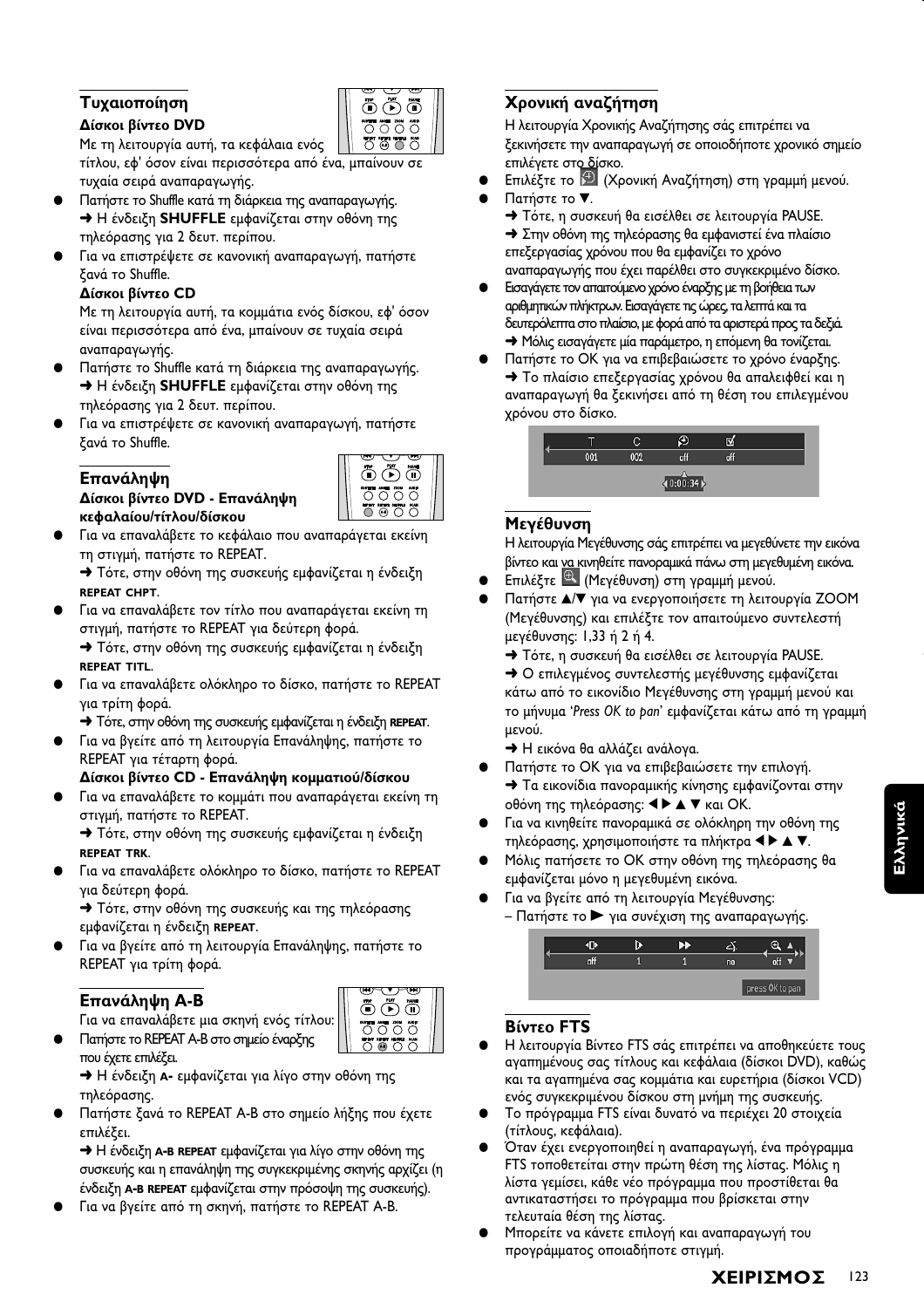## Αποθήκευση ενός Προγράμματος Βίντεο FTS

- Σε κατάσταση STOP (Διακοπής), επιλέξτε Video FTS Π στη γραμμή μενού.
- Πατήστε το ▼ για να ανοίξετε το μενού. → Τότε, θα εμφανιστεί το μενού Video FTS
- Πατήστε το ▶ ή ◀ ή FTS για να επιλέξετε ON (Ενεργοποίηση) ή ΟFF (Απενεργοποίηση). Αποθήκευση τίτλων/κομματιών
- Πατήστε το ▼ για να επιλέξετε το TITLES (Τίτλοι).
- Με τη βοήθεια των πλήκτρων ▶ και ◀, επιλέξτε τον απαιτούμενο τίτλο.
- Πατήστε το ΟΚ, αν θέλετε να αποθηκεύσετε ολόκληρο τον τίτλο. > Ο αριθμός του τίτλου θα προστεθεί στη λίστα των επιλογών σας.

|                   |           |          |  |  |                       | Favorite Track Selection |
|-------------------|-----------|----------|--|--|-----------------------|--------------------------|
| fts               |           | $On$ Off |  |  |                       |                          |
| title $\clubsuit$ |           |          |  |  | 1 2 3 4 5 6 7 8 9     |                          |
| chapter           |           |          |  |  | $1$ 2 3 4 5 6 7 8 9 > |                          |
|                   |           |          |  |  |                       |                          |
| program           | וו        |          |  |  |                       |                          |
|                   | Clear all |          |  |  |                       |                          |

#### Αποθήκευση κεφαλαίων/ευρετηρίων

- Πατήστε το ▼ στον επιλεγμένο αριθμό τίτλου. • Ο αριθμός τίτλου θα επισημανθεί και η λωρίδα τονισμού μετακινείται στον πρώτο διαθέσιμο αριθμό κεφαλαίου του συγκεκριμένου τίτλου.
- Με τη βοήθεια των πλήκτρων ▶ και ◀, επιλέξτε τον απαιτούμενο αριθμό κεφαλαίου.
- Πατήστε το ΟΚ για να επιβεβαιώσετε την επιλογή. > Η επιλογή του τίτλου/κεφαλαίου θα προστεθεί στη λίστα των επιλογών σας.
- Πατήστε το SYSTEM MENU για να βγείτε από το μενού Video FTS  $\overline{v}$ .

## Διαγραφή ενός Προγράμματος Βίντεο FTS

- Σε κατάσταση STOP (Διακοπής), επιλέξτε Video FTS [ στη γραμμή μενού.
- Πατήστε το <sup>γ</sup> για να επιλέξετε το PROGRAM (Πρόγραμμα).
- Με τη βοήθεια των πλήκτρων > και <, επιλέξτε τον απαιτούμενο αριθμό επιλογής.
- Πατήστε το ΟΚ για να διαγράψετε την επιλογή.
- Πατήστε το SYSTEM MENU για έξοδο.
- Αν θέλετε να διαγράψετε όλες τις επιλογές: Σε κατάσταση STOP (Διακοπής), επιλέξτε Video FTS  $\overline{v}$
- στη γραμμή μενού. Πατήστε το V για να επιλέξετε το CLEAR ALL.
- Πατήστε το ΟΚ.
- → Όλες οι επιλογές θα έχουν πλέον διαγραφεί.
- Πατήστε το SYSTEM MENU για έξοδο.

## Ειδικές δυνατότητες για δίσκους DVD

### Έλεγχος του περιεχομένου δίσκων βίντεο DVD: Μενού

Οι δίσκο DVD ενδέχεται να περιέχουν μενού για την περιήγηση των δίσκων και την προσπέλαση ειδικών χαρακτηριστικών. Για να χρησιμοποιήσετε το μενού, πατήστε το αντίστοιχο αριθμητικό πλήκτρο ή χρησιμοποιήστε τα πλήκτρα Δ, Π, Φ, για να τονίσετε την επιλογή σας και κατόπιν πατήστε το ΟΚ.

## Μενού τίτλου/δίσκου

Πατήστε DISC MENU.

Aν ο συγκεκριμένος τίτλος διαθέτει μενού, αυτό θα εμφανιστεί στην οθόνη, διαφορετικά θα εμφανιστεί το μενού του δίσκου.

- Το μενού είναι δυνατό να περιλαμβάνει οπτικές γωνίες της κάμερας λήψης, επιλογές για τη γλώσσα διαλόγων και υποτίτλων, καθώς και κεφάλαια του τίτλου.
- Για να απαλείψετε το μενού τίτλου, πατήστε ξανά το DISC MENU.

## Οπτική Γωνία Κάμερας



 $1en$ 

1en.

Αν ο δίσκος περιέχει σκηνές εγγεγραμμένες από διαφορετικές οπτικές γωνίες της κάμερας λήψης, εμφανίζεται το εικονίδιο οπτικής γωνίας που υποδεικνύει το πλήθος των διαθέσιμων οπτικών γωνιών, καθώς και την οπτική γωνία που χρησιμοποιείται εκείνη τη στιγμή. Στη συνέχεια, μπορείτε αν θέλετε να αλλάξετε την οπτική γωνία της κάμερας.

Για να επιλέξετε το απαιτούμενο εικονίδιο οπτικής γωνίας, χρησιμοποιήστε τα πλήκτρα ▲/▼.

→ Μετά από λίγο, η αναπαραγωγή συνεχίζεται με σκηνές που έχουν μαγνητοσκοπηθεί από την επιλεγμένη οπτική γωνία. Το εικονίδιο οπτικής γωνίας εξακολουθεί να εμφανίζεται, μέχρις ότου δεν υπάρχουν πλέον περισσότερες της μίας οπτικές γωνίες διαθέσιμες.

## Αλλαγή της γλώσσας διαλόγων

- Επιλέξτε ((ζ (Διάλογοι) στη γραμμή μενού.
- Πατήστε το Διάλογοι ή τα Δ/ επανειλημμένα για να δείτε τις διάφορες γλώσσες.

## Υπότιτλοι



Πατήστε το Υπότιτλοι ή τα Δ/ επανειλημμένα για να δείτε τους διάφορους υποτίτλους.

## Ειδικές δυνατότητες για δίσκους VCD και SVCD Έλεγχος της Αναπαραγωγής (PBC)

- Τοποθετήστε ένα δίσκο βίντεο CD με δυνατότητες PBC και μετά πατήστε το  $\blacktriangleright$ .
- Διατρέξτε τις επιλογές του μενού με τη βοήθεια των πλήκτρων που υποδεικνύονται στην οθόνη της τηλεόρασης, μέχρις ότου το απόσπασμα που έχετε επιλέξει αρχίσει να αναπαράγεται. Αν ένα μενού PBC αποτελείται από μια λίστα τίτλων, μπορείτε να επιλέξετε απ' ευθείας έναν τίτλο.
- Εισαγάγετε την επιλογή σας με τα αριθμητικά πλήκτρα (0-9).
- Για να επιστρέψετε στο προηγούμενο μενού, πατήστε το **RETURN.**
- Μπορείτε επίσης να απενεργοποιήσετε τη δυνατότητα PBC (OFF) που περιλαμβάνεται στο μενού Προσωπικών Προτιμήσεων.

# Αναπαραγωγή ενός δίσκου CD μουσικής

- Μόλις τοποθετήσετε το δίσκο, η αναπαραγωγή ξεκινά αυτόματα.
- Αν η τηλεόραση είναι σε λειτουργία, εμφανίζεται η σελίδα των CD Μουσικής.
- Στην οθόνη της τηλεόρασης θα εμφανίζεται ο αριθμός των κομματιών και ο συνολικός χρόνος αναπαραγωγής.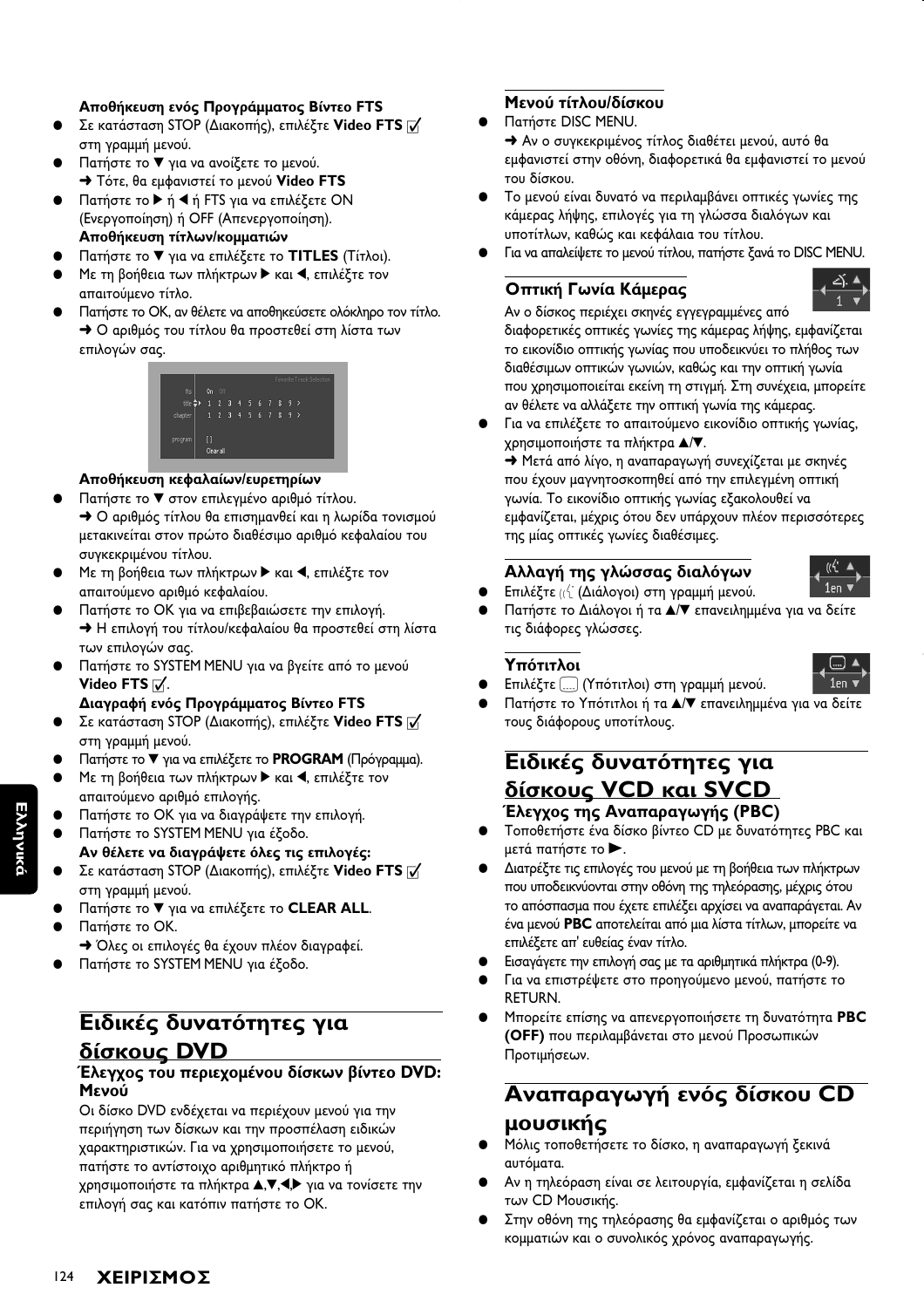- Κατά τη διάρκεια της αναπαραγωγής, στην οθόνη της τηλεόρασης και στην οθόνη της συσκευής αναπαραγωγής DVD θα εμφανίζεται ο αριθμός του τρέχοντος κομματιού καθώς και ο χρόνος αναπαραγωγής του που έχει παρέλθει.
- Η αναπαραγωγή θα διακοπεί στο τέλος του δίσκου.
- Για να διακόψετε την αναπαραγωγή οποιαδήποτε άλλη στιγμή, πατήστε το ■.



## Παύση



 $\widetilde{\sigma}$ m

ŌÕÕ

0000

- Κατά τη διάρκεια της αναπαραγωγής, πατήστε το **ΙΙ**.
- Για να συνεχίσετε την αναπαραγωγή, πατήστε το >.

## Αναζήτηση

Για να εκτελέσετε αναζήτηση προς το τέλος ή προς την αρχή του δίσκου με ταχύτητα τετραπλάσια της κανονικής, κρατήστε πατημένο το **|<| +** ή το  $\blacktriangleright\blacktriangleright$ | για ένα δευτ. περίπου κατά τη διάρκεια της αναπαραγωγής. → Η αναζήτηση αρχίζει και η ένταση του ήχου μειώνεται

μερικώς.

- Για να αυξήσετε την ταχύτητα αναζήτησης σε τιμή οκταπλάσια της κανονικής, πατήστε ξανά το |<< ή το ▶▶. → Η αναζήτηση γίνεται πλέον με οκταπλάσια ταχύτητα και η ένταση του ήχου μηδενίζεται.
- Για να επανέλθετε σε ταχύτητα τετραπλάσια της κανονικής, πατήστε ξανά το **44** ή το **>>**.
- Αν η τηλεόραση είναι σε λειτουργία, η ταχύτητα και η κατεύθυνση αναζήτησης υποδεικνύονται στην οθόνη της τηλεόρασης κάθε φορά που πατάτε το  $\blacktriangleleft$  ή το  $\blacktriangleright$ .
- Για να τερματίσετε την αναζήτηση, πατήστε το για να συνεχίσετε την αναπαραγωγή ή το ψ για να τη διακόψετε.

## Μετάβαση σε άλλο κομμάτι

- Πατήστε στιγμιαία το **<4** ή το **>>** κατά τη διάρκεια της αναπαραγωγής για να περάσετε στο επόμενο κομμάτι ή να επιστρέψετε στην αρχή του τρέχοντος κομματιού.
- Πατήστε το και στιγμιαία δύο φορές για να επιλέξετε το προηγούμενο κομμάτι.
- Για να μεταβείτε απ' ευθείας σε οποιοδήποτε κομμάτι, εισαγάγετε τον αριθμό του κομματιού με τη βοήθεια των αριθμητικών πλήκτρων (0-9).

## Τυχαιοποίηση

- Πατήστε το SHUFFLE κατά τη διάρκεια της αναπαραγωγής.
- ÖÕÖ  $\overline{O}\overline{O}\overline{O}$  $\overline{O}$  $\overline{O}$  $\overline{O}$  $\overline{O}$
- > Τότε, η σειρά αναπαραγωγής των κομματιών αλλάζει.
- Για να επιστρέψετε στην κανονική αναπαραγωγή, πατήστε ξανά το SHUFFLE.

## Επανάληψη κομματιού/δίσκου

- Για να επαναλάβετε το κομμάτι που αναπαράγεται εκείνη τη στιγμή, πατήστε το REPEAT.
	- → Τότε, στην οθόνη της συσκευής εμφανίζεται η ένδειξη **REPEAT TRK**

Για να επαναλάβετε ολόκληρο το δίσκο, πατήστε το REPEAT για δεύτερη φορά. **+** Τότε, στην οθόνη της συσκευής εμφανίζεται η ένδειξη REPEAT.



ÖÕÖ

**SURFILE AVEL 2004**<br>
O O O O<br>
RENT RENT SHUTLE SON<br>
O @ O O

5 6 5

(KO)

Για να βγείτε από τη λειτουργία Επανάληψης, πατήστε το REPEAT για τρίτη φορά.

## Επανάληψη Α-Β

Για να επαναλάβετε ένα τμήμα ενός κομματιού:

- Πατήστε το REPEAT A-B στο σημείο έναρξης που έχετε επιλέξει.
- → Τότε, στην οθόνη της συσκευής εμφανίζεται η ένδειξη Α-.
- Πατήστε ξανά το REPEAT A-B στο σημείο λήξης που έχετε επιλέξει.

→ Τότε, στην οθόνη της συσκευής εμφανίζεται η ένδειξη Α-Β και το συγκεκριμένο τμήμα κομματιού αρχίζει να αναπαράγεται επανειλημμένα.

Για να βγείτε από το συγκεκριμένο τμήμα κομματιού, πατήστε ξανά το REPEAT A-B.

### Σάρωση

Η σάρωση αναπαράγει τα πρώτα 10 δευτ. κάθε κεφαλαίου/ευρετηρίου του δίσκου.

- Πατήστε το SCAN.
- 00000 Για να συνεχίσετε την αναπαραγωγή ενός κομματιού που επιθυμείτε, πατήστε ξανά το SCAN ή πατήστε το  $\blacktriangleright$ .

## Προγραμματισμός FTS

- Η δυνατότητα Προγραμματισμού FTS σάς επιτρέπει να αποθηκεύσετε στη μνήμη της συσκευής τα αγαπημένα σας κομμάτια που υπάρχουν σε ένα συγκεκριμένο δίσκο.
- Κάθε πρόγραμμα FTS είναι δυνατό να περιέχει 20 κομμάτια.



## Αποθήκευση ενός Προγράμματος FTS

- Τοποθετήστε ένα δίσκο στη συσκευή και διακόψτε την αναπαραγωγή του.
- $\mathbf{2}$ Πηγαίνετε στη λίστα των διαθέσιμων κομματιών με τη βοήθεια του ₹.
- 3 Επιλέξτε τα κομμάτια που θέλετε από τη λίστα με τη βοήθεια του ▶ ή του ◀. Για να μεταβείτε απ' ευθείας σε οποιοδήποτε κομμάτι, εισαγάγετε τον αριθμό του κομματιού με τη βοήθεια των αριθμητικών πλήκτρων (0-9).
- $\mathbf{A}$ Για να αποθηκεύσετε κάθε κομμάτι, πατήστε το ΟΚ.
	- > Οι αριθμοί των κομματιών προστίθενται στη λίστα. → Στην οθόνη της τηλεόρασης και στην οθόνη της συσκευής θα εμφανιστεί ο αριθμός των κομματιών και ο χρόνος αναπαραγωγής του προγράμματος.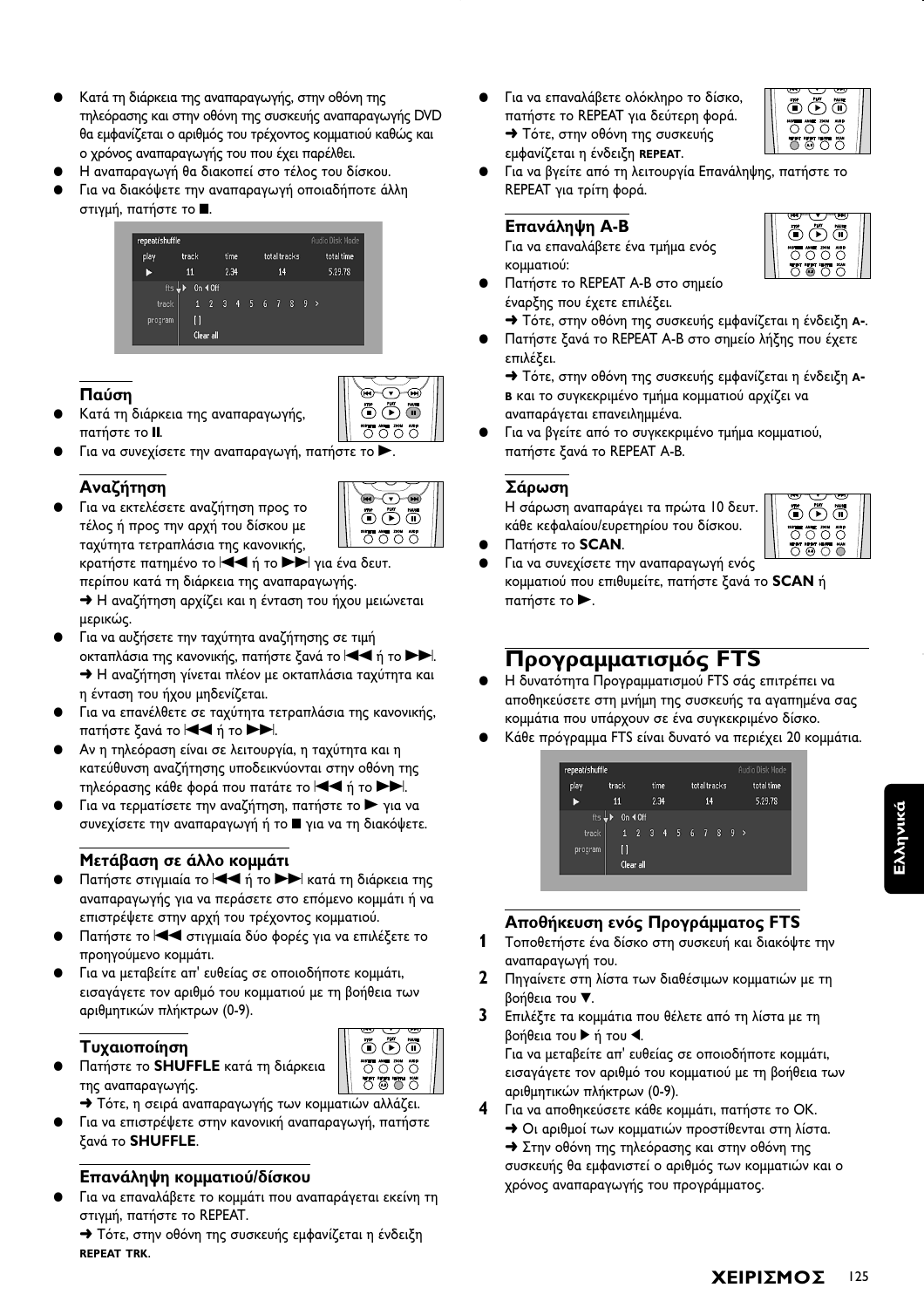Μόλις ολοκληρώσετε το Πρόγραμμα FTS, πατήστε το ▶ για να αρχίσετε την αναπαραγωγή ή το ▲ για να επανέλθετε σε κατάσταση Διακοπής. Και στις δυο περιπτώσεις, το Πρόγραμμα FTS θα αποθηκευτεί αυτόματα στη μνήμη της συσκευής.

## Ενεργοποίηση/Απενεργοποίηση της δυνατότητας FTS

- 1 Πατήστε το κουμπί Δή το ▼ για να μετακινηθείτε και να επιλέξετε τα κομμάτια που επιθυμείτε.
- 2 Για να επιλέξετε είτε ΟΝ (Ενεργοποίηση) είτε OFF (Απενεργοποίηση), χρησιμοποιήστε το ▶ ή του ◀.

### Διαγραφή κομματιού από ένα Πρόγραμμα FTS

- 1 Πηγαίνετε στη λίστα των επιλεγμένων κομματιών με τη βοήθεια του ▼.
- 2 Επιλέξτε τον αριθμό του κομματιού που θέλετε να διαγράψετε από το πρόγραμμα με τη βοήθεια των ▶ και ◀.
- 3 Πατήστε το ΟΚ.

• Ο αριθμός του συγκεκριμένου κομματιού θα διαγραφεί από τη λίστα των επιλεγμένων κομματιών.

#### Διαγραφή ολόκληρου του προγράμματος

1 Με τη βοήθεια του **V**, επιλέξτε "CLEAR ALL" (Απαλοιφή Όλων) και κατόπιν πατήστε το ΟΚ.

→ Τότε, ολόκληρο το Πρόγραμμα FTS για το δίσκο αυτό θα διανραφεί.

# Αναπαραγωγή ενός δίσκου ΜΡ3

#### Υποστήριξη των παρακάτω συστημάτων MP3-CD (Σύστημα κατά ITO9660):

- 30 χαρακτήρες το πολύ
- 8 επίπεδα ένθετων καταλόγων το πολύ
- Ο μέγιστος αριθμός ΑΜΒ είναι 32
- Υποστηριζόμενος μεταβλητός ρυθμός μεταφοράς δυαδικών ψηφίων (VBR βιυ σαυε)
- Οι υποστηριζόμενες συχνότητες δειγματοληψίας για το δίσκο MP3 είναι: 32 kHz, 44,1 kHz, 48 kHz
- Οι υποστηριζόμενοι ρυθμοί μεταφοράς δυαδικών ψηφίων για το δίσκο MP3 είναι: 32, 64, 96, 128, 192, 256 (kbps)

#### Δεν υποστηρίζονται τα παρακάτω συστήματα

- Αρχεία όπως \*.WMA, \*.AAC, \*.DLF, \*.M3U, \*.PLS
- Ονόματα αρχείων στα κινεζικά
- Δίσκοι στους οποίους δεν έχει κλείσει η περίοδος εννραφής (τεττιοξ)
- Δίσκοι οι οποίοι έχουν εγγραφεί με σύστημα UDF Η λήψη αρχείων μορφής MP3 από το Διαδίκτυο ή η εξαγωγή τραγουδιών από δίσκους που κατέχετε νόμιμα είναι μία λεπτή διαδικασία.

| Ποιότητα<br>ήχου        | Δυφιακός<br>ρυθμός      | Λόγος μείωσης,<br>κατά προσέγγιση | Συνολική διάρκεια<br>δίσκου MP3-CD.<br>κατά προσέγγιση<br>MP3-CD time | Σχόλια                                                         |  |
|-------------------------|-------------------------|-----------------------------------|-----------------------------------------------------------------------|----------------------------------------------------------------|--|
| <b>Ραδιόφωνο ΑΝ</b>     | 32 λβπτ                 | 40:1                              | 40 ώρες                                                               | Η ποιότητα του ήχου επηρεάζεται<br>σημαντικά - δεν συνιστάται. |  |
| <b>Paδιόφωνο ZN</b>     | $64$ λβπτ               | 20:1                              | 20 ώρες                                                               |                                                                |  |
| Σχεδόν όμοια <br>luε CD | 96 λβπτ                 | 15:1                              | 15 ώρες                                                               | Ισορροπημένη ποιότητα ήχου<br>σε σχέση με το το ρυθμό          |  |
| Παρόμοια<br>με CD       | 128 λβπτ                | 10:1                              | 10 ώρες                                                               | συμπίεσης                                                      |  |
| $CD*$                   | 256 λβπτ                | 5:1                               | 5 ώρες                                                                | Χαμηλός ρυθμός συμπίεσης - είναι                               |  |
| $CD^*$                  | $320 \lambda \beta \pi$ | 3:1                               | 3 ώρες                                                                | προτιμότερη η χρήση δίσκων CD                                  |  |

Αυτό μπορεί να έχει ως αποτέλεσμα περιστασιακά «πηδήματα» κατά την αναπαραγωγή των δίσκων ΜΡ3 σας. Αυτό θεωρείται φυσιολογικό.

#### Πρόσθετη σημείωση σχετικά με την αναπαραγωγή δίσκων ΜΡ3:

– Σε συμμόρφωση με το πρότυπο SDMI, το σύστημα αυτό δεν διαθέτει δυνατότητα ψηφιακής εξόδου.

– Λόγω των χαρακτηριστικών εγγραφής των δίσκων DAM Γπρόκειται για δίσκους που περιέχουν μουσικά κομμάτια τόσο Ψηφιακού Ήχου (Digital Audio) όσο και

κωδικοποιημένα σε MP3], το σύστημα θα αναπαραγάγει μόνο τη μουσική Ψηφιακού Ήχου.

- Ο χρόνος ανάγνωσης των δίσκων ενδέχεται να υπερβεί τα 10 δευτερόλεπτα λόγω του μεγάλου αριθμού κομματιών που περιέχονται σε κάθε δίσκο.

- Σε δίσκους πολλαπλών περιόδων εγγραφής (multisession), υποστηρίζεται μόνο η πρώτη περίοδος εγγραφής.

## Άλμπουμ/Τίτλος

Η δυνατότητα αυτή σας επιτρέπει να δείτε και να επιλέξετε το επόμενο ή το προηγούμενο άλμπουμ ή τίτλο του δίσκου MP3.

- Πατήστε Δ/ για να μετακυλήσετε στο προηγούμενο ή στο επόμενο άλμπουμ.
- 2 Πατήστε </br> για να μετακυλήσετε στο προηγούμενο ή στο επόμενο κομμάτι.
	- **+** Θα εμφανιστεί η οθόνη:



- $\mathbf{3}$ Μπορείτε επίσης να επιλέξετε απευθείας τον αριθμό του άλμπουμ ή του κομματιού που θέλετε, με τα αριθμητικά πλήκτρα του τηλεχειριστηρίου.
- Μόνο οι παρακάτω λειτουργίες είναι δυνατές με τους δίσκους ΜΡ3:

#### Σημείωση:

- Σε κατάσταση διακοπής λειτουργίας (STOP): οι αριθμοί χρησιμοποιούνται για την επιλογή άλμπουμ.

- Σε κατάσταση λειτουργίας αναπαραγωγής (PLAY): οι αριθμοί χρησιμοποιούνται για την επιλογή κομματιών.

- STOP / PLAY / PAUSE
- SKIP NEXT / PREVIOUS
- REPEAT (ALBUM / TRACK / DISC)

#### Δίσκοι ΜΡ3 - Άλμπουμ/Κομμάτι/Δίσκος

• Για να επαναλάβετε την αναπαραγωγή ενός κομματιού, πατήστε το REPEAT.

> Στην οθόνη της συσκευής εμφανίζεται η ένδειξη REPEAT τκκ (Επανάληψη Κομματιού).

- Για να επαναλάβετε την αναπαραγωγή ενός άλμπουμ, πατήστε το REPEAT (Επανάληψη) για δεύτερη φορά. > Στην οθόνη της συσκευής εμφανίζεται η ένδειξη REPEAT
	- ΑLΒΜ (Επανάληψη Άλμπουμ).
- Για να επαναλάβετε την αναπαραγωγή ενός δίσκου, πατήστε το REPEAT για τρίτη φορά.

> Στην οθόνη της συσκευής εμφανίζεται η ένδειξη REPEAT DISC (Επανάληψη Δίσκου).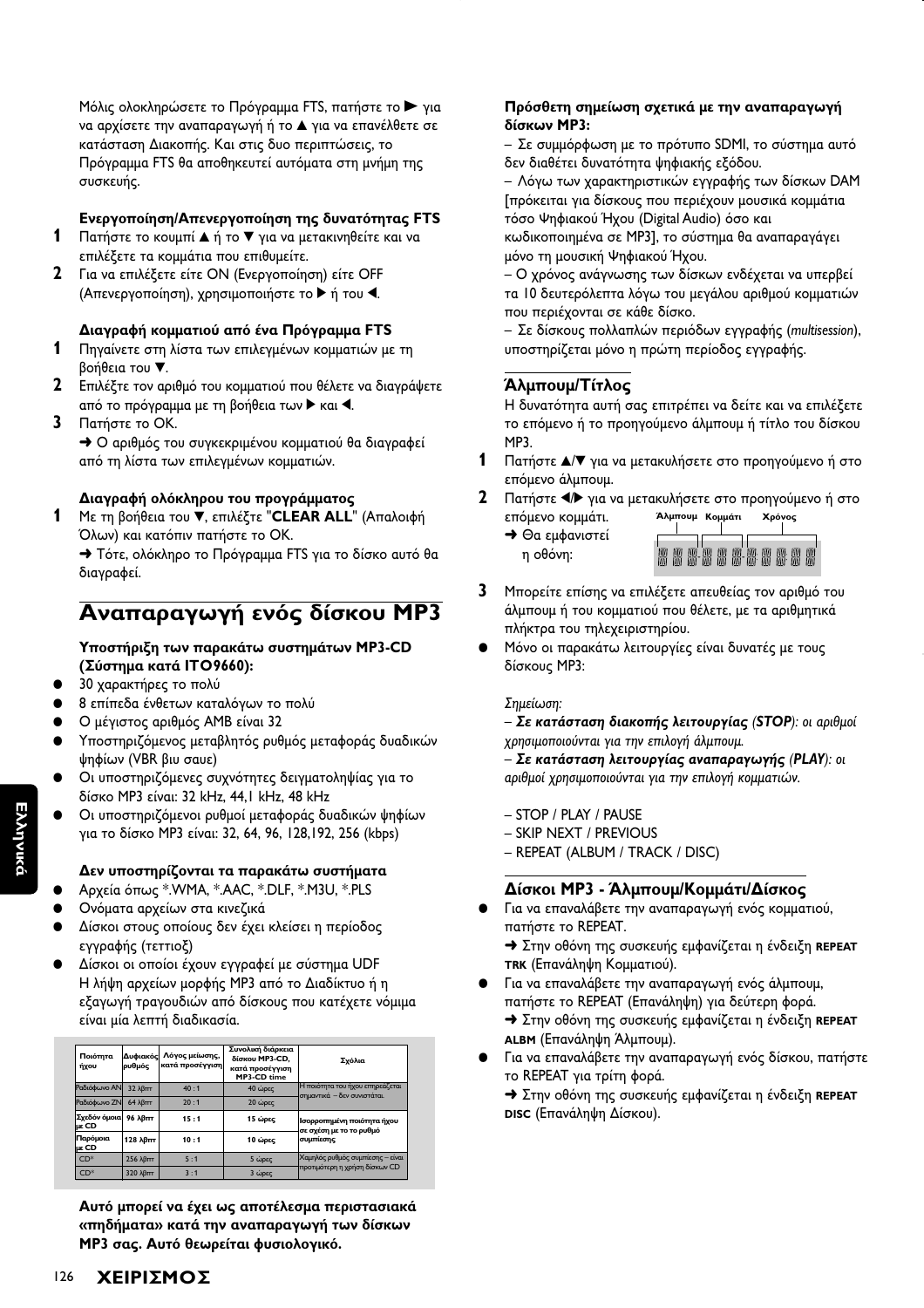# Έλεγχος πρόσβασης: κλείδωμα για τα παιδιά (για δίσκους DVD και VCD)

## Ενεργοποίηση/Απενεργοποίηση του κλειδώματος για τα παιδιά

- $\mathbf{1}$ Ενόσω η αναπαραγωγή του δίσκου έχει διακοπεί, επιλέξτε ACCESS CONTROL στο μενού δυνατοτήτων με τη βοήθεια των πλήκτρων Δ/▼.
- $\mathbf{2}$ Εισαγάγετε έναν τετραψήφιο κωδικό της επιλογής σας.
- $\mathbf{3}$ Εισαγάγετε τον κωδικό και δεύτερη φορά.
- $\overline{\mathbf{4}}$ Μετακινηθείτε στην επιλογή "CHILD LOCK" (Κλείδωμα γα τα Παιδιά) με τη βοήθεια των πλήκτρων Δ/▼.
- 5 Μετακινηθείτε στην επιλογή LOCK/UNLOCK (Κλείδωμα/Ξεκλείδωμα)με τη βοήθεια του πλήκτρου ▶.
- 6 Επιλέξτε LOCK (Κλείδωμα) με τη βοήθεια των πλήκτρων Δ/V.
- 7 Πατήστε το ΟΚ ή το < για επιβεβαίωση και κατόπιν πατήστε ξανά το ◀ για να βγείτε από το μενού. > Στο εξής, δεν θα είναι δυνατή η αναπαραγωγή μη εγκεκριμένων δίσκων παρά μόνον εάν εισαχθεί ο τετραψήφιος κωδικός.
- 8 Για να απενεργοποιήσετε τη δυνατότητα CHILD LOCK, επιλέξτε UNLOCK (Ξεκλείδωμα).

Σημείωση: Η επιβεβαίωση του τετραψήφιου κωδικού είναι απαραίτητη στις εξής περιπτώσεις:

- Την πρώτη φορά που εισάγετε τον κωδικό (δείτε ανωτέρω).
- Όταν αλλάζετε τον κωδικό (δείτε την ενότητα "Αλλαγή του τετραψήφιου κωδικού").

– Όταν ακυρώνετε τον κωδικό (δείτε την ενότητα "Αλλαγή του τετραψήφιου κωδικού").



## Έγκριση δίσκων

Τοποθετήστε το δίσκο στη συσκευή (δείτε την ενότητα "Εισαγωγή δίσκων").

→ Τότε θα εμφανιστεί το παράθυρο διαλόγου "προστασίας παιδιών".

Θα σας ζητηθεί να εισαγάγετε το μυστικό κωδικό σας για τις επιλογές "Play Once" (Αναπαραγωγή Μία Φορά) ή "Play Always" (Αναπαραγωγή Πάντα). Αν επιλέξετε "Play Once", ο δίσκος θα είναι δυνατό να αναπαραχθεί όσο βρίσκεται μέσα στη συσκευή και η συσκευή είναι σε λειτουργία (ON). Αν επιλέξετε "Play Always", ο δίσκος θα χαρακτηριστεί ως ασφαλής για τα παιδιά (δηλ. εγκεκριμένος) και η αναπαραγωγή του θα είναι πάντα δυνατή, ακόμη κι αν η δυνατότητα Child Lock είναι ενεργοποιημένη (ON).

#### Σημειώσεις:

– Η μνήμη της συσκευής χωρά μια λίστα από 120 εγκεκριμένους ("Ασφαλείς για τα Παιδιά") τίτλους δίσκων. Ένας δίσκος προστίθεται στη λίστα μόλις επιλέξετε τη θέση "Play Always" στο παράθυρο διαλόγου "προστασίας παιδιών".

– Κάθε φορά που αναπαράνεται ένας "ασφαλής για τα παιδιά" δίσκος, τοποθετείται στην πρώτη θέση της λίστας. Μόλις η λίστα γεμίσει και προστεθεί ένας νέος δίσκος, ο δίσκος που βρίσκεται στην τελευταία θέση της λίστας διαγράφεται από αυτήν. - Οι δίσκοι DVD διπλής όψης ενδέχεται να διαθέτουν διαφορετικό αναγνωριστικό (ID) για κάθε πλευρά τους. Για να καταστεί ένας

δίσκος "ασφαλής για τα παιδιά", πρέπει να εγκριθούν και οι δύο πλευρές του.

- Οι δίσκοι VCD με περισσότερους του ενός τόμους ενδέχεται να διαθέτουν διαφορετικό αναγνωριστικό (ID) για κάθε τόμο τους. Για να καταστεί ολόκληρο το σετ "ασφαλές για τα παιδιά", πρέπει να εγκριθούν όλοι οι τόμοι του.

| locked                                                       | <b>Access Control</b>                  |
|--------------------------------------------------------------|----------------------------------------|
| ▼ Play once<br>Play always                                   | $\Box$ $\Box$ $\Box$ $\Box$<br>0 0 0 0 |
| Choose play once for deleting disk from list.                |                                        |
| Choose play always for inserting disk in<br>child-safe list. |                                        |

## Κατάργηση της έγκρισης δίσκων

- Τοποθετήστε το δίσκο στη συσκευή (δείτε ενότητα "Εισαγωγή δίσκων").
	- → Η αναπαραγωγή αρχίζει αυτόματα.
- Πατήστε το ενόσω η ένδειξη (;) είναι ορατή. → Τότε, θα εμφανιστεί η ένδειξη (2) και ο δίσκος δεν θα είναι πλέον εγκεκριμένος.

# Έλεγχος πρόσβασης: γονικός έλεγχος (για δίσκους βίντεο DVD µóvo)

Μερικές κινηματογραφικές ταινίες σε δίσκους DVD ενδέχεται να περιέχουν σκηνές που δεν είναι κατάλληλες για παιδιά. Συνεπώς, ο δίσκος ενδέχεται να περιέχει πληροφορίες "Γονικού Ελέγχου" που εφαρμόζονται σε ολόκληρο το δίσκο ή σε ορισμένες σκηνές του. Αυτές οι σκηνές αξιολογούνται στην κλίμακα | έως 8 και, εναλλακτικά, στη θέση τους αναπαράγονται άλλες καταλληλότερες σκηνές που υπάρχουν διαθέσιμες στο δίσκο. Οι αξιολογήσεις αυτές εξαρτώνται από την εκάστοτε χώρα. Η δυνατότητα "Γονικού Ελέγχου" σάς επιτρέπει να αποτρέψετε την αναπαραγωγή συγκεκριμένων δίσκων από τα παιδιά σας ή, σε ορισμένους δίσκους, την αντικατάσταση των επίμαχων σκηνών με άλλες καταλληλότερες σκηνές.

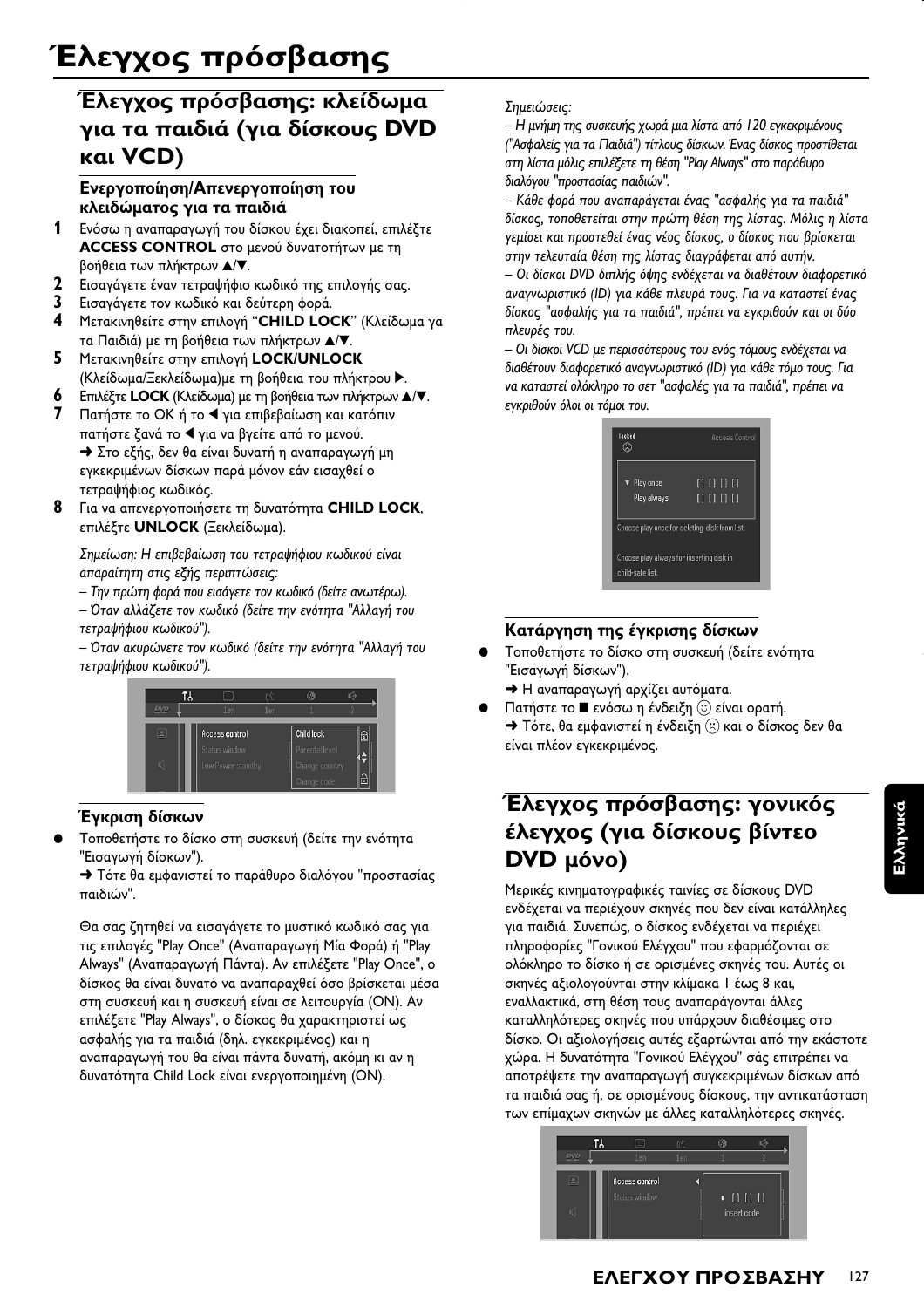## Ενεργοποίηση/Απενεργοποίηση του Γονικού Ελέγγου

- 1 Ενόσω η αναπαραγωγή του δίσκου έχει διακοπεί, επιλέξτε ACCESS CONTROL στο μενού δυνατοτήτων με τη βοήθεια των πλήκτρων Δ/V.
- 2 Εισαγάγετε τον τετραψήφιο κωδικό σας. Αν χρειαστεί, εισαγάγετε τον κωδικό και δεύτερη φορά.
- $\mathbf{3}$ Μετακινηθείτε στην επιλογή "Parental Control" (Γονικός Έλεγχος) με τη βοήθεια των πλήκτρων Δ/ $\nabla$ .
- $\overline{\mathbf{4}}$ Μετακινηθείτε στην επιλογή VALUE ADJUSTMENT (1-8) (Ρύθμιση της τιμής) με τη βοήθεια του πλήκτρου ▶.
- 5 Στη συνέχεια, χρησιμοποιήστε τα πλήκτρα Δ/▼ ή τα αριθμητικά πλήκτρα του τηλεχειριστηρίου, για να επιλέξετε ένα επίπεδο αξιολόγησης του δίσκου που έχει εισαχθεί στη συσκευή από το Ι έως το 8.

## Επίπεδο αξιολόγησης Ο (εμφανίζεται ως "--"):

Ο Γονικός Έλεγχος είναι απενεργοποιημένος. Ο δίσκος μπορεί να παίξει πλήρως.

Επίπεδα Αξιολόγησης από το Ι έως το 8:

Ο δίσκος περιέχει σκηνές που δεν είναι κατάλληλες για παιδιά. Αν ορίσετε ένα επίπεδο αξιολόγησης στη συσκευή, θα παιχθούν όλες οι σκηνές με το συγκεκριμένο επίπεδο αξιολόγησης ή χαμηλότερο. Οι σκηνές με υψηλότερο επίπεδο αξιολόγησης δεν θα παιχθούν, εκτός αν υπάρχουν εναλλακτικές σκηνές διαθέσιμες στο δίσκο. Οι εναλλακτικές σκηνές πρέπει να έχουν το συγκεκριμένο επίπεδο αξιολόγησης ή χαμηλότερο. Αν δεν βρεθεί κατάλληλη εναλλακτική σκηνή, η αναπαραγωγή θα διακοπεί και θα πρέπει να εισαγάγετε τον τετραψήφιο κωδικό.

6 Πατήστε το ΟΚ ή το ◀ για επιβεβαίωση και κατόπιν πατήστε ξανά το ◀ για να βγείτε από το μενού.



## Χώρα

- 1 Ενόσω η αναπαραγωγή του δίσκου έχει διακοπεί, επιλέξτε ACCESS CONTROL στο μενού δυνατοτήτων με τη βοήθεια των πλήκτρων Δ/▼.
- $\mathbf{2}$ Εισαγάγετε τον τετραψήφιο κωδικό σας.
- $\overline{\mathbf{3}}$ Μετακινηθείτε στην επιλογή CHANGE COUNTRY
- (Αλλαγή χώρας) με τη βοήθεια του πλήκτρου ".  $\overline{\mathbf{4}}$ Πατήστε το πλήκτρο ▶.
- 5. Επιλέξτε μια χώρα με τη βοήθεια των πλήκτρων Δ/V.
- 6 Πατήστε το ΟΚ ή το ◀ για επιβεβαίωση και κατόπιν πατήστε ξανά το ◀ για να βγείτε από το μενού.

## Αλλαγή του τετραψήφιου κωδικού

- 1 Ενόσω η αναπαραγωγή του δίσκου έχει διακοπεί, επιλέξτε ACCESS CONTROL στο μενού δυνατοτήτων με τη βοήθεια των πλήκτρων Δ/V.
- 2 Εισαγάγετε τον παλιό κωδικό.
- $\mathbf{3}$ Μετακινηθείτε στην επιλογή CHANGE CODE (Αλλαγή κωδικού) με τη βοήθεια του πλήκτρου ▼.
- 4 Πατήστε το πλήκτρο ▶.
- 5 Εισαγάγετε το νέο τετραψήφιο κωδικό.
- 6 Εισαγάγετε τον κωδικό για δεύτερη φορά και πατήστε το ΟΚ για επανεπιβεβαίωση.
- $\mathbf{7}$ Πατήστε το ◀ για να βγείτε από το μενού.

## Εάν ξεχάσετε τον τετραψήφιο κωδικό σας

- $\mathbf{1}$ Πατήστε το ■ για να βγείτε από την οθόνη 'Γθιμδ Πσουεγυ' (Προστασίας Παιδιών).
- $\mathbf{2}$ Επιλέξτε ACCESS CONTROL στο μενού δυνατοτήτων με τη βοήθεια των πλήκτρων Δ/▼.
- 3 Μπορείτε να ακυρώσετε τον τετραψήφιο κωδικό σας, πατώντας τέσσερις φορές το ■ στο παράθυρο διαλόγου "Access Control" (Έλεγχος Πρόσβασης).
- 4 Στη συνέχεια, μπορείτε να εισαγάγετε έναν νέο κωδικό (δύο φορές!), όπως περιγράφεται παραπάνω (στην παράγραφο "Αλλαγή του Υετραψήφιου Λωδικού").

## Δήλωση Αποποίησης για το Γονικό Έλεγχο

Αυτή η συσκευή αναπαραγωγής DVD διαθέτει το σύστημα PARENTAL CONTROL (Γονικός Έλεγχος) το οποίο προορίζεται για να ενεργοποιείται κατά την αναπαραγωγή δίσκων DVD που διαθέτουν συγκεκριμένο κώδικα λογισμικού, σύμφωνα με τεχνικά πρότυπα που έχουν υιοθετηθεί από τον κατασκευαστή της συσκευής και τις εταιρείες δίσκων.

Σημειώστε ότι το σύστημα PARENTAL CONTROL δεν θα χειριστεί ένα δίσκο DVD που δεν διαθέτει τον κατάλληλο κώδικα λογισμικού.

Επίσης, σημειώστε ότι κατά το χρόνο παρουσίασης αυτής της συσκευής αναπαραγωγής DVD στην αγορά, υπήρχαν ορισμένα ζητήματα στα τεχνικά αυτά πρότυπα που δεν είχαν ακόμη διευθετηθεί μεταξύ των κατασκευαστών τέτοιων συσκευών και των εταιρειών δίσκων. Σε αυτή τη βάση, η Philips δεν είναι δυνατό να εγγυηθεί τη λειτουργία του συστήματος PARENTAL CONTROL και δεν αναγνωρίζει καμία ευθύνη που σχετίζεται με την ακούσια παρακολούθηση του περιεχομένου ενός δίσκου. Αν έχετε οποιαδήποτε αμφιβολία, βεβαιωθείτε ότι ο δίσκος αναπαράγεται σύμφωνα με τις ρυθμίσεις PARENTAL **CONTROL** που έχετε ορίσει, προτού επιτρέψετε στα παιδιά σας την πρόσβαση στο δίσκο αυτό.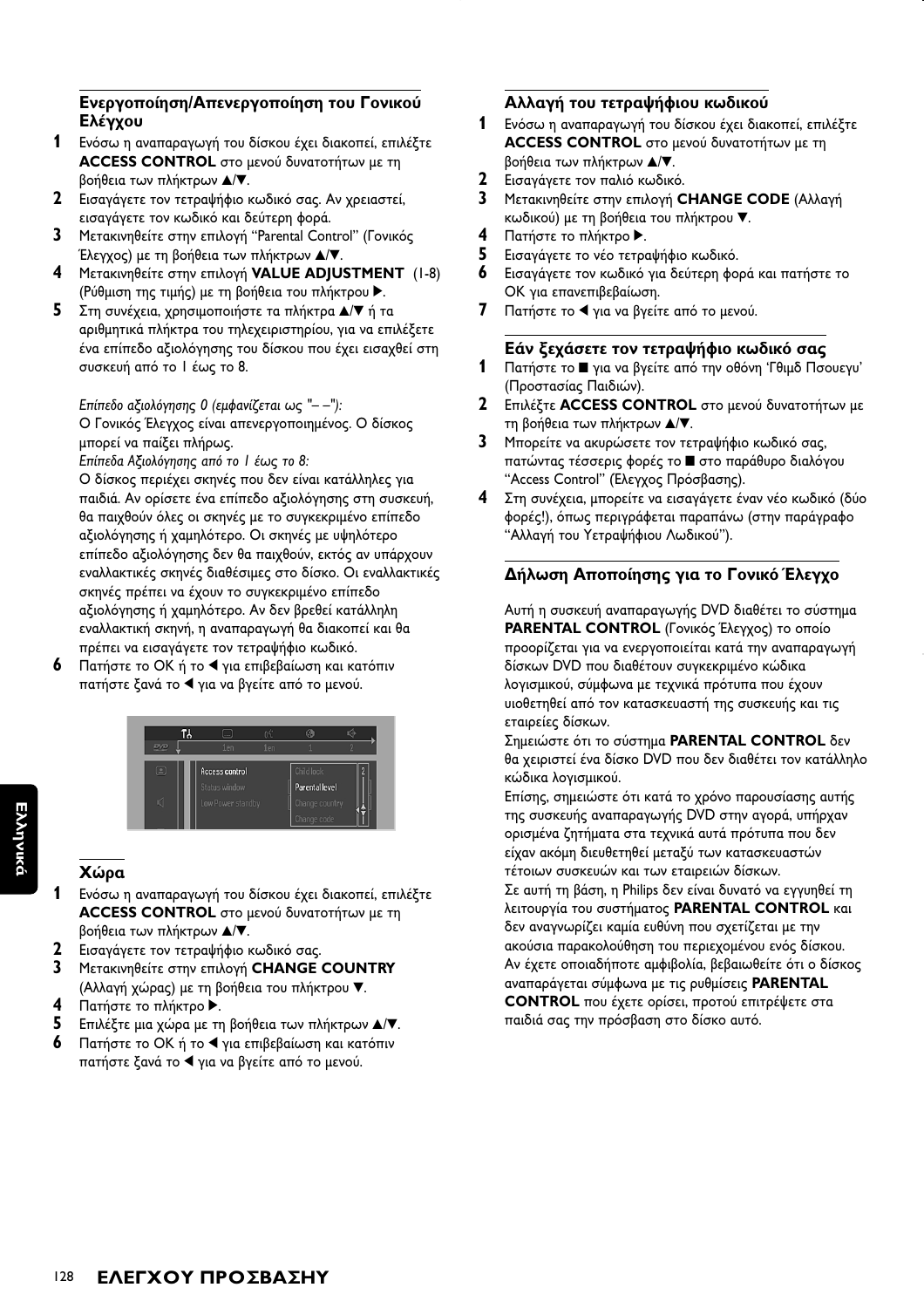Αν διαπιστώσετε ότι η συσκευή αναπαραγωγής DVD παρουσιάζει κάποιο πρόβλημα στη λειτουργία της, συμβουλευτείτε πρώτα τον παρακάτω πίνακα. Υπάρχει το ενδεχόμενο να έχετε παραβλέψει κάτι σημαντικό. Σε καμία περίπτωση δεν πρέπει να επιχειρήσετε να επισκευάσετε εσείς οι ίδιοι τη συσκευή, διότι κάτι τέτοιο θα καταστήσει άκυρη την εγγύηση.

Ελέγξτε αν υπάρχουν τα συγκεκριμένα συμπτώματα που αναφέρονται παρακάτω. Στη συνέχεια, εκτελέστε μόνο τις αντίστοιχες αναφερόμενες ενέργειες για να αντιμετωπίσετε τα συγκεκριμένα συμπτώματα.

| Σύμπτωμα                                                                                                                            | Αντιμετώπιση                                                                                                                                                                                                                                                                                                                                                                                                                                                                         |
|-------------------------------------------------------------------------------------------------------------------------------------|--------------------------------------------------------------------------------------------------------------------------------------------------------------------------------------------------------------------------------------------------------------------------------------------------------------------------------------------------------------------------------------------------------------------------------------------------------------------------------------|
| Η συσκευή δεν τροφοδοτείται με ρεύμα                                                                                                | Βεβαιωθείτε ότι το καλώδιο ρεύματος είναι συνδεδεμένο<br>κανονικά.<br>Ελέγξτε αν η πρίζα τροφοδοτείται με ρεύμα, συνδέοντας σε<br>αυτήν μια άλλη συσκευή.                                                                                                                                                                                                                                                                                                                            |
| Δεν εμφανίζεται εικόνα στην τηλεόραση                                                                                               | Ελέγξτε αν η τηλεόραση είναι σε λειτουργία.<br>Ελέγξτε τη σύνδεση του σήματος βίντεο.                                                                                                                                                                                                                                                                                                                                                                                                |
| Η εικόνα στην τηλεόραση είναι παραμορφωμένη                                                                                         | Ελέγξτε αν υπάρχουν δακτυλιές πάνω στο δίσκο και<br>καθαρίστε το δίσκο με ένα μαλακό ύφασμα με φορά από<br>το κέντρο προς την περιφέρεια.<br>Μερικές φορές, είναι δυνατό να παρουσιαστεί παραμόρφωση<br>της εικόνας σε μικρό βαθμό. Αυτό δεν αποτελεί δυσλειτουργία.                                                                                                                                                                                                                 |
| Η εικόνα στην τηλεόραση είναι τελείως<br>παραμορφωμένη ή χωρίς χρώμα, όταν<br>εμφανίζεται το μενού της συσκευής<br>αναπαραγωγής DVD | Αν η εικόνα είναι τελείως παραμορφωμένη ή αν η εικόνα<br>"ρολάρει" κατακόρυφα, βεβαιωθείτε ότι η ρύθμιση<br>NTSC/PAL στη συσκευή αναπαραγωγής DVD είναι<br>σύμφωνη με το σήμα βίντεο που δέχεται η τηλεόρασή σας.<br>Αν το σήμα βίντεο της τηλεόρασής σας είναι NTSC, επιλέξτε τη<br>ρύθμιση NTSC στη συσκευή αναπαραγωγής DVD.<br>Αν το σήμα βίντεο της τηλεόρασής σας είναι PAL, επιλέξτε τη<br>ρύθμιση PAL στη συσκευή αναπαραγωγής DVD - δείτε την<br>ενότητα NTSC/PAL SETTINGS. |
| Η εικόνα στην τηλεόραση είναι παραμορφωμένη<br>ασπρόμαυρη, κατά την αναπαραγωγή δίσκου<br>βίντεο CD                                 | Το σύστημα εγγραφής του δίσκου δεν είναι σύμφωνο με το ή<br>σήμα βίντεο που δέχεται η τηλεόρασή σας (PAL/NTSC) -<br>δείτε την ενότητα περί μετατροπής NTSC/PAL.                                                                                                                                                                                                                                                                                                                      |
| Δεν παράγεται ήχος                                                                                                                  | Ελέγξτε τις συνδέσεις των σημάτων ήχου.<br>Αν χρησιμοποιείτε ενισχυτή στερεοφωνικού συγκροτήματος,<br>επιλέξτε άλλη πηγή ήχου στον ενισχυτή σας.                                                                                                                                                                                                                                                                                                                                     |
| Ο ήχος που παράγεται από τον ενισχυτή<br>του στερεοφωνικού σας συγκροτήματος είναι<br>παραμορφωμένος                                | Βεβαιωθείτε ότι δεν έχετε συνδέσει τις εξόδους ήχου της<br>συσκευής στις εισόδους PHONO του ενισχυτή σας.                                                                                                                                                                                                                                                                                                                                                                            |
| Δεν παράγεται ήχος από την ψηφιακή έξοδο                                                                                            | Ελέγξτε τις συνδέσεις ψηφιακού σήματος.<br>Ελέγξτε το μενού ρυθμίσεων για να βεβαιωθείτε ότι η ψηφιακή<br>έξοδος είναι ρυθμισμένη στη θέση ALL ή PCM.<br>Ελέγξτε αν το σύστημα ήχου της επιλεγμένης γλώσσας διαλόγων<br>συμφωνεί με τις δυνατότητες του δέκτη σας.<br>Δεν ισχύει για δίσκους ΜΡ3.                                                                                                                                                                                    |
| Η αναπαραγωγή του δίσκου δεν είναι δυνατή                                                                                           | Βεβαιωθείτε ότι ο δίσκος έχει εισαχθεί με την τυπωμένη<br>του πλευρά προς τα πάνω.<br>Καθαρίστε το δίσκο.<br>Ελέγξτε αν ο συγκεκριμένος δίσκος είναι ελαττωματικός,<br>δοκιμάζοντας έναν άλλο δίσκο.<br>Ελέγξτε αν ο δίσκος είναι ελαττωματικός, αν φέρει έντονες<br>γρατζουνιές ή αν παρουσιάζει κυρτώματα (δηλ. δεν είναι επίπεδος).                                                                                                                                               |
| Δεν εμφανίζεται ξανά η σελίδα έναρξης,<br>αφαιρέσετε το δίσκο από τη συσκευή                                                        | Εκτελέστε επανεκκίνηση της συσκευής, θέτοντάς την μόλις<br>εκτός λειτουργίας και κατόπιν ξανά σε λειτουργία.                                                                                                                                                                                                                                                                                                                                                                         |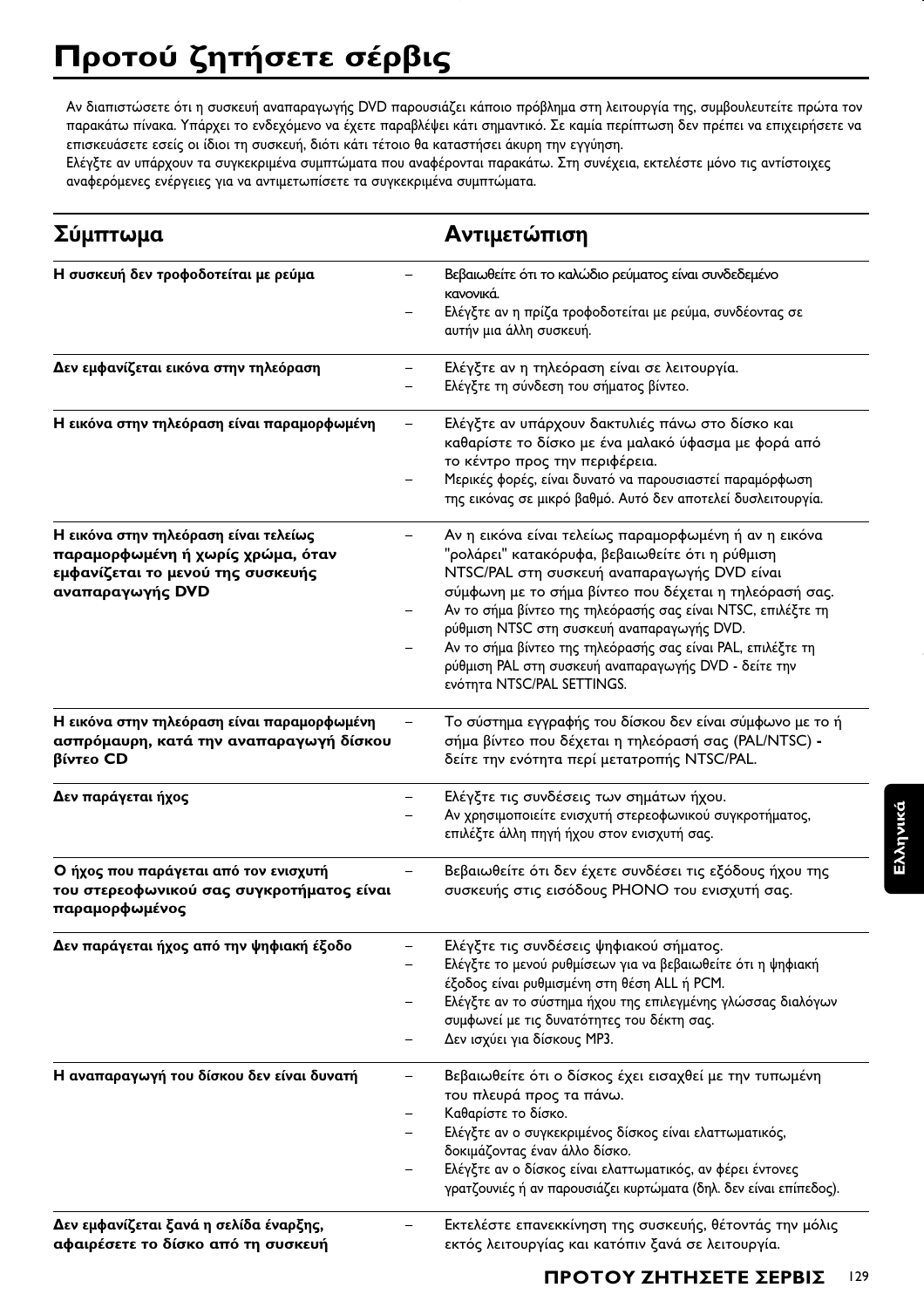|                                                                                                 | Ελέγξτε αν το πρόγραμμα απαιτεί την τοποθέτηση άλλου δίσκου<br>στη συσκευή.                                                                                                                                                                                           |
|-------------------------------------------------------------------------------------------------|-----------------------------------------------------------------------------------------------------------------------------------------------------------------------------------------------------------------------------------------------------------------------|
| Η συσκευή δεν αποκρίνεται στο τηλεχειριστήριο                                                   | Σκοπεύστε με το τηλεχειριστήριο κατ' ευθείαν στον<br>αισθητήρα που βρίσκεται στην πρόσοψη της συσκευής.<br>Απομακρύνετε τυχόν εμπόδια που βρίσκονται μεταξύ της<br>συσκευής και του τηλεχειριστηρίου.<br>Ελέγξτε ή αντικαταστήστε τις μπαταρίες του τηλεχειριστηρίου. |
| Τα κουμπιά δεν λειτουργούν                                                                      | Για να επανεκκινήσετε πλήρως τη συσκευή, βγάλτε το φις<br>του καλωδίου ρεύματος της συσκευής από την πρίζα.                                                                                                                                                           |
| Η συσκευή δεν αποκρίνεται σε όλες τις εντολές<br>χειρισμού κατά τη διάρκεια της αναπαραγωγής    | Οι συγκεκριμένοι χειρισμοί δεν επιτρέπονται λόγω του<br>ίδιου του δίσκου. Ανατρέξτε στις οδηγίες που συνοδεύουν<br>το συγκεκριμένο δίσκο.                                                                                                                             |
| Αν η συσκευή αναπαραγωγής βίντεο DVD δεν<br>δεν μπορεί να διαβάσει σωστά τους<br>δίσκους CD/DVD | χρησιμοποιήστε ένα κοινό καθαριστικό CD/DVD που διατίθεται DVD<br>στο εμπόριο για να καθαρίσετε το φακό προτού δώσετε τη<br>συσκευή αναπαραγωγής βίντεο DVD προς επισκευή.                                                                                            |

# **Προδιαγραφές**

#### $\Sigma$ ΥΣΤΗΜΑ ΑΝΑΠΑΡΑΓ**ΓΗ**Σ

**Bίντεο DVD** Video CD каі SVCD CD (CD-R και CD-RW) DVD+RW MP3

|       | ΟΠΤΙΚΟ ΣΥΣΤΗΜΑ ΑΝΑΓΝ ΣΗΣ |  |
|-------|--------------------------|--|
| ___ _ |                          |  |

Είδος λέιζερ Αριθμητικό Άνοι

## : @" 

0 AlGaAs 0,60 (DVD) 0,45 (VCD/CD) Μήκος κύματος 650 nm (DVD)

780 nm (VCD/CD)

### ΣΥΣΤΗΜΑ ΔΙΣΚΟΥ DVD

| Μέσο                | Οπτικός Δίσκος           |  |  |  |
|---------------------|--------------------------|--|--|--|
| Διάμετρος           | $12 \text{ cm}$ (8 cm)   |  |  |  |
| Χρόνος αναπαραγωγής | Μονού στρώματος          |  |  |  |
|                     | 2 ώρες και 15 λεπτά*     |  |  |  |
| $(12 \text{ cm})$   | Διπλού στρώματος 4 ώρες* |  |  |  |
|                     | Διπλής όψης              |  |  |  |
|                     | 4 ώρες και 30 λεπτά*     |  |  |  |
|                     | Μονού στρώματος          |  |  |  |
|                     | Διπλής όψης<br>8 ώρες*   |  |  |  |
|                     | Διπλού στρώματος         |  |  |  |
|                     |                          |  |  |  |

#### <u>ΣΥΣΤΗΜΑ ΒΙΝΤΕΟ</u>

| Μετατροπέας Ψ/Α    | 10 δυφίων (bits)            |
|--------------------|-----------------------------|
| Διαχείριση σήματος | Συνιστώσες                  |
| Ψηφιακή Συμπίεση   | MPEG2 για τους δίσκους DVD, |
|                    | MPEGI για τους δίσκους VCD  |

| ΤΗΛΕΟΠΤΙΚΟ ΣΥΣΤΗΜΑ<br>(NTSC/60 HZ) |                             | (PAL/50 HZ)                     |
|------------------------------------|-----------------------------|---------------------------------|
| Αριθμός γραμμών                    | 625                         | 525                             |
| Αναπαραγωγή                        |                             | Πολλαπλών συστημάτων (PAL/NTSC) |
| <b>DVD</b>                         |                             |                                 |
| Οριζόντια Ανάλυση                  | 720 εικονοστοιχεία (pixel)  |                                 |
|                                    | 720 εικονοστοιχεία (pixel)  |                                 |
| Κατακόρυφη Ανάλυση                 |                             | 576 γραμμές 680 γραμμές         |
| VCD                                |                             |                                 |
| Οριζόντια Ανάλυση                  | 352 εικονοστοιχεία (pixel)  |                                 |
|                                    | 352 εικονοστοιχεία (pixel)  |                                 |
| Κατακόρυφη Ανάλυση                 | 288 γραμμές                 | 240 γραμμές                     |
| ΧΑΡΑΚΤΗΡΙΣΤΙΚΑ ΣΗΜΑΤΟΣ ΒΙΝΤΕΟ      |                             |                                 |
| Έξοδος βίντεο                      | Ι Vpp σε φορτίο 75 Ω        |                                 |
| Έξοδος S-Video                     | Υ: I Vpp σε φορτίο 75 Ω     |                                 |
|                                    | C: 0,3 Hz σε φορτίο 75 Ω    |                                 |
| Έξοδος RGB                         | 0,7 Vpp σε φορτίο 75 Ω      |                                 |
| Μετατόπιση Στάθμης                 |                             |                                 |
| Μαύρου                             | Ενεργοποίηση/Απενεργοποίηση |                                 |
| Μετατόπιση Βίντεο                  | Αριστερά/Δεξιά              |                                 |